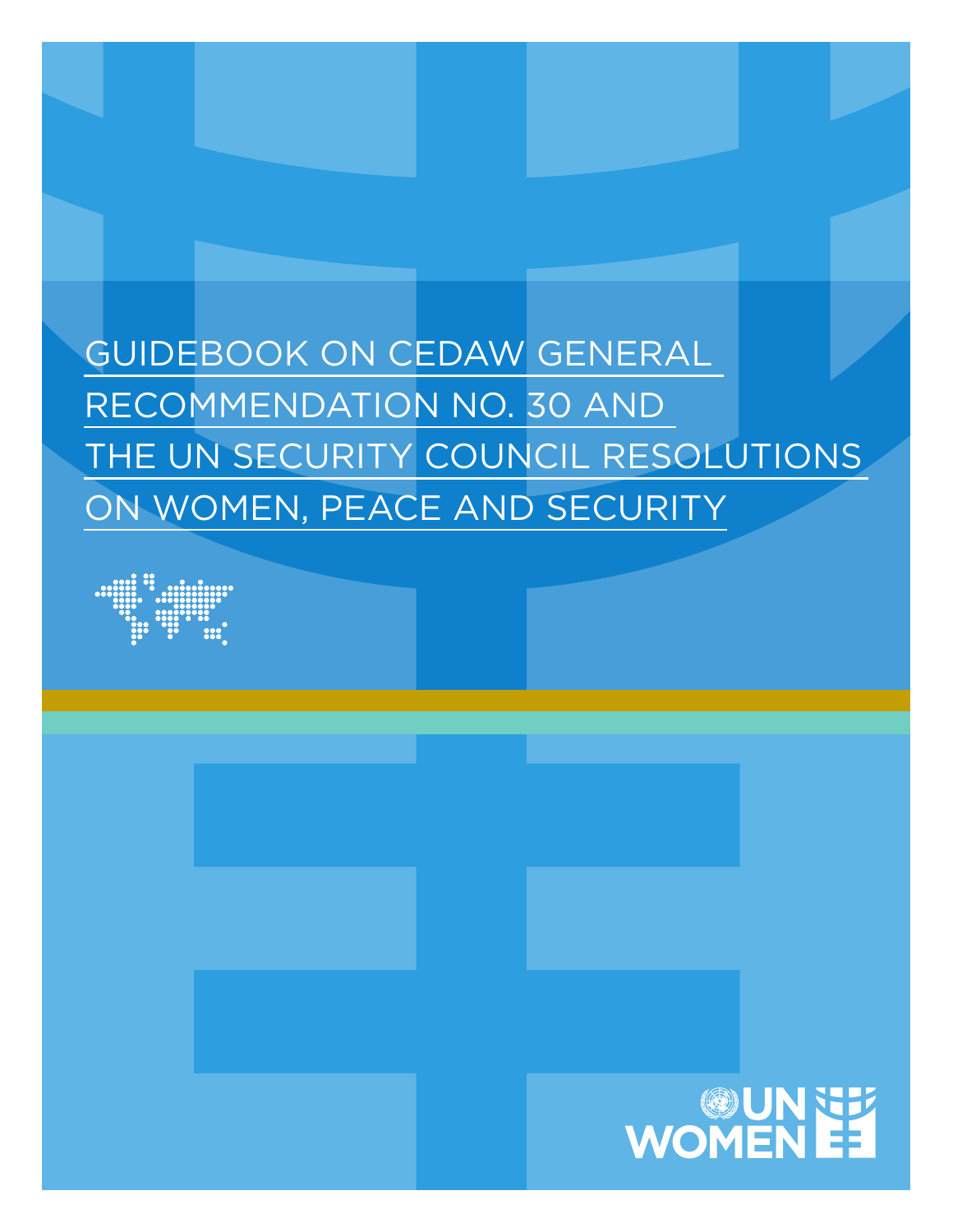## Acknowledgements

UN Women would like to thank Aisling Swaine and Catherine O'Rourke, the authors who had primary responsibility for developing this publication.

This publication may be freely used for non-commercial, fair use purposes, with proper acknowledgement of UN Women. Any other use must be authorized in writing by UN Women following a written request for permission. Any use of the content, in whole or in part, in all hard or soft-copy including in any online display, shall include attribution to UN Women as the original publisher and display, or shall cause to be displayed, the copyright of UN Women as follows: "Copyright © 2015 by the United Nations Entity for Gender Equality and the Empowerment of Women. All worldwide rights reserved." No user shall have the right to grant rights in the publication or contents that would purport to restrict the rights of UN Women.

The views expressed in this publication are those of the author(s) and do not necessarily represent the views of UN Women, the United Nations or any of its affiliated organizations.

© 2015 UN Women. All rights reserved. Manufactured in the United States

Design: Dammsavage Inc.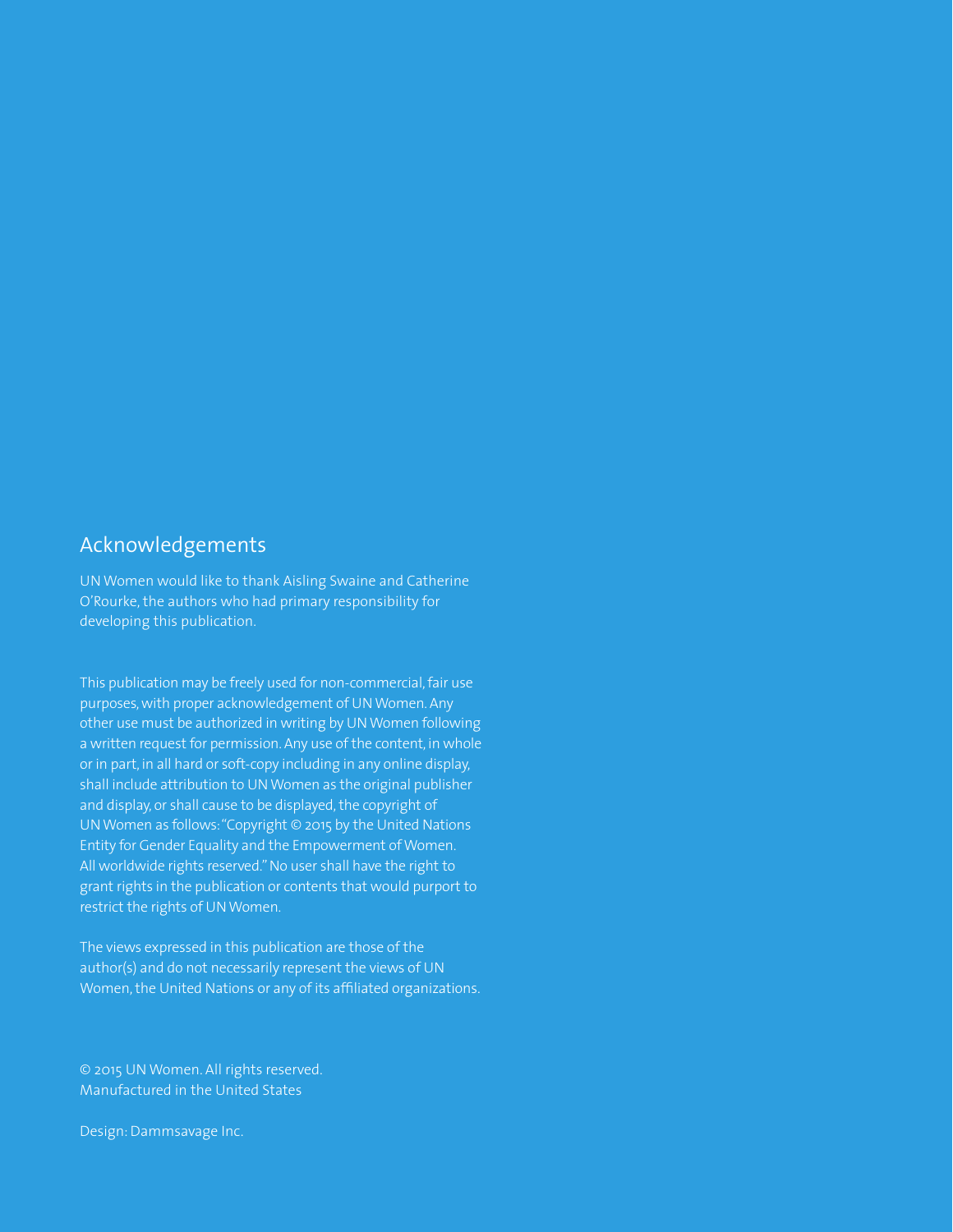GUIDEBOOK ON CEDAW GENERAL RECOMMENDATION NO. 30 AND THE UN SECURITY COUNCIL RESOLUTIONS ON WOMEN, PEACE AND SECURITY



**UN WOMEN** New York 2015

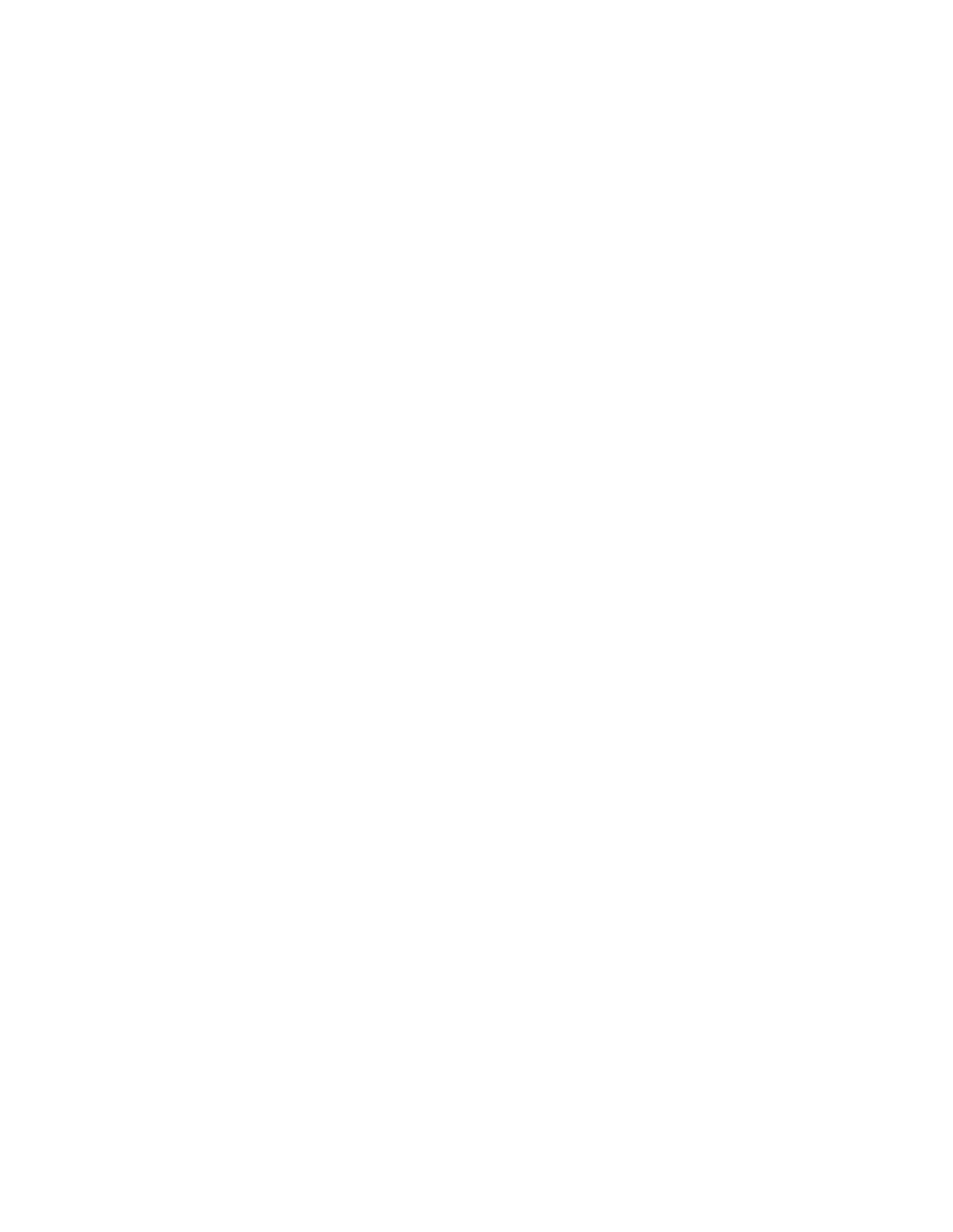# TABLE OF CONTENTS

| <b>ACRONYMS</b>                                       |    |
|-------------------------------------------------------|----|
| <b>SECTION 1: INTRODUCTION</b>                        | 7  |
| Introduction                                          | 7  |
| <b>How to use this Guidebook</b>                      |    |
| <b>SECTION 2: OVERVIEW OF CEDAW</b>                   |    |
| <b>GENERAL RECOMMENDATION NO. 30</b>                  |    |
| AND THE UN SECURITY COUNCIL<br><b>WPS RESOLUTIONS</b> |    |
|                                                       | 8  |
| <b>Background to CEDAW and General</b>                |    |
| Recommendation No. 30                                 | 8  |
| <b>Background to the United Nations Security</b>      |    |
| <b>Council Women, Peace and Security Resolutions</b>  | 9  |
| <b>SECTION 3: THE CONTENT OF GENERAL</b>              |    |
| <b>RECOMMENDATION NO. 30 AND THE WPS</b>              |    |
| <b>RESOLUTIONS</b>                                    | 11 |
| <b>Introduction</b>                                   | 11 |
| <b>Content of General Recommendation</b>              |    |
| No. 30 and the WPS Resolutions                        | 12 |
| <b>SECTION 4: ACCOUNTABILITY AND</b>                  |    |
| <b>REPORTING</b>                                      | 20 |
| Introduction                                          | 20 |
| <b>State Reporting to the CEDAW Committee</b>         | 20 |
| The UN Human Rights Council                           | 25 |
| <b>Reporting to the Security Council</b>              | 26 |
| <b>Implementation and Monitoring Tools related</b>    |    |
| to the WPS Resolutions                                | 26 |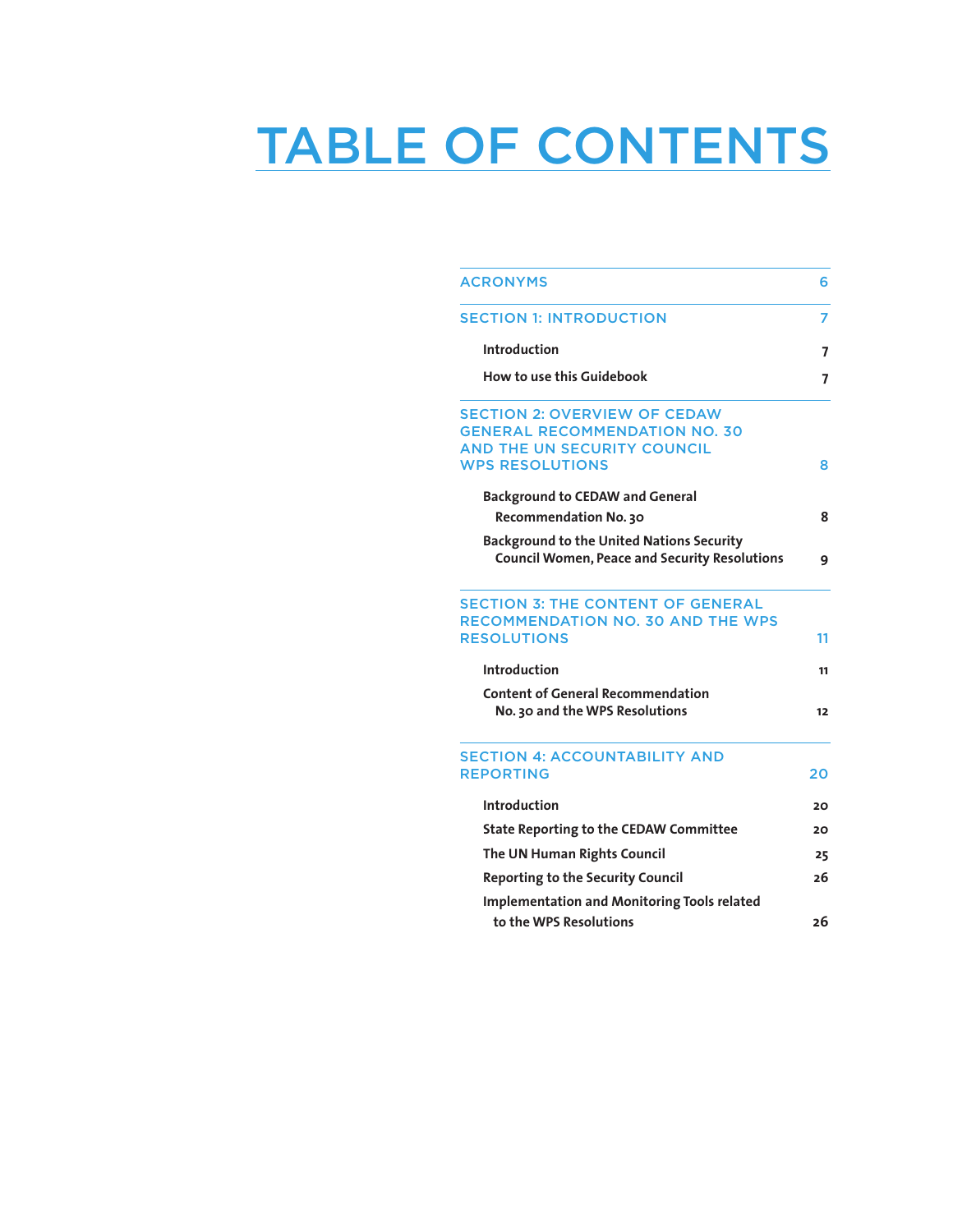## ACRONYMS

| <b>CEDAW</b>     | Convention on the Elimination of All Forms of Discrimination against Women                              |
|------------------|---------------------------------------------------------------------------------------------------------|
| GR <sub>30</sub> | General Recommendation No. 30 on women in conflict prevention, conflict<br>and post-conflict situations |
| <b>NAP</b>       | National Action Plan (on WPS)                                                                           |
| <b>OP</b>        | Operational paragraph                                                                                   |
| <b>SEA</b>       | Sexual exploitation and abuse                                                                           |
| <b>UNSG</b>      | UN Secretary-General                                                                                    |
| <b>UNSCR</b>     | UN Security Council resolution                                                                          |
| <b>UPR</b>       | Universal Periodic Review                                                                               |
| <b>WPS</b>       | Women, peace and security                                                                               |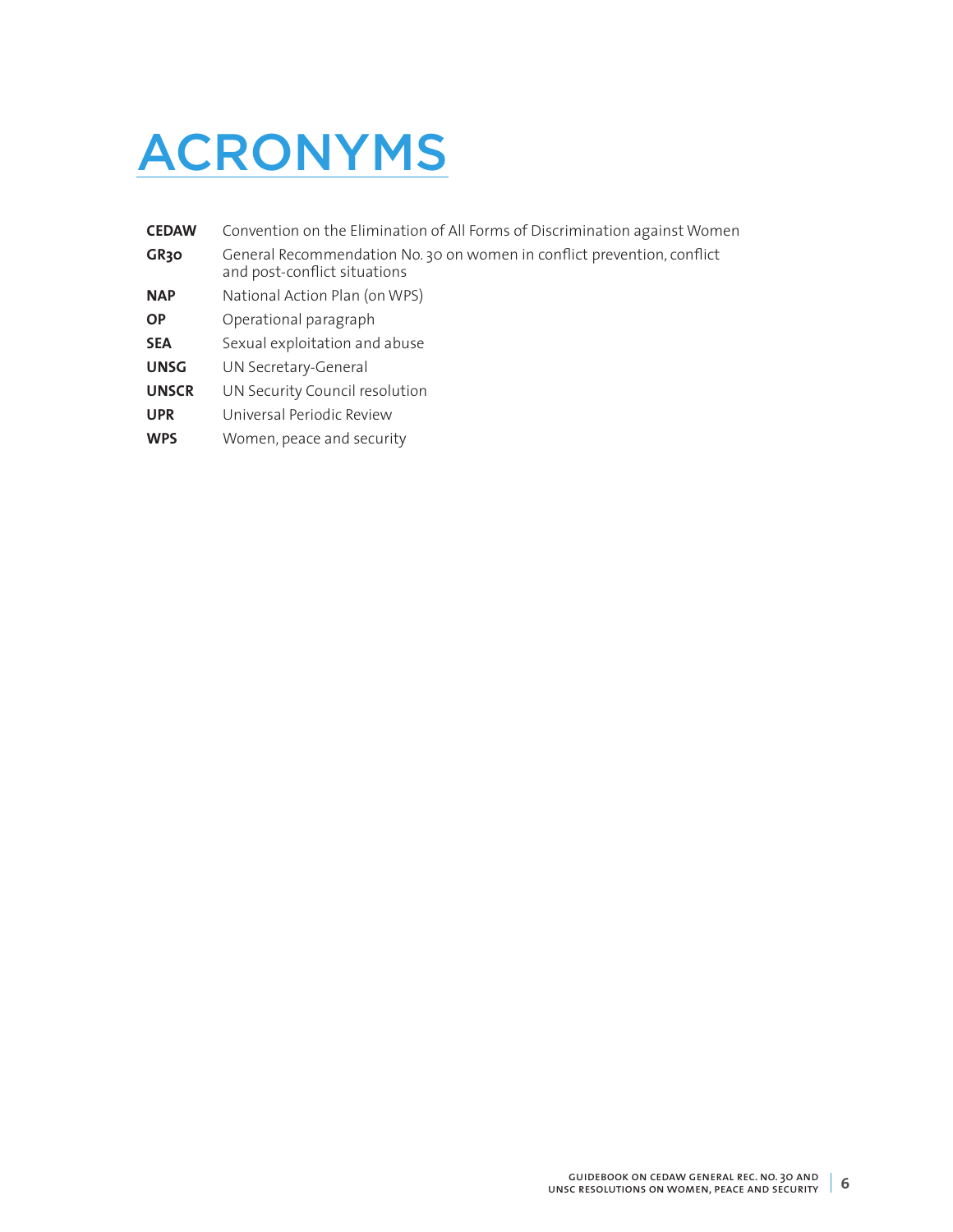## **SECTION 1** INTRODUCTION

The Convention on the Elimination of All Forms of Discrimination against Women (the Convention) and the United Nations Security Council resolutions (UNSCRs) on Women, Peace and Security (WPS) have established important obligations for the protection of women's human rights and achievement of gender equality relative to issues of international peace and security.

The adoption by the Committee on the Elimination of All Forms of Discrimination against Women (the Committee) of General Recommendation No. 30 on women in conflict prevention, conflict and post-conflict situations (GR30) in October 2013 strengthened and made clear the applicability of the Convention to a diverse range of settings affected by conflict and political crises. It also set out and affirmed the Convention's linkages with the UN Security Council's WPS agenda. Brought together, they offer a substantive framework to ensure that gender equality becomes integral to conflict prevention, peacebuilding and post-conflict reconstruction and accountability.

## **HOW TO USE THIS GUIDEBOOK**

The Guidebook is organized into distinctive sections to enable users to access discrete information and guidance that is of most relevance to their work, as well as to read and use the Guidebook in its entirety. The Guidebook is organized as follows:

The purpose of this Guidebook is to increase knowledge on both sets of frameworks and expand understanding of how the Convention and the WPS resolutions can be implemented in congruent ways and used to strengthen and reinforce each instrument's efficacy. The Guidebook provides an overview of the reporting and monitoring mechanisms inherent to both GR30 and the WPS resolutions, in order to enhance accountability for both frameworks. It provides guidance on how implementation of GR30 and the WPS resolutions can strengthen and reinforce each other, in particular through reporting.

- Section 1: Introduction
- Section 2: Overview of CEDAW General Recommendation No. 30 and the UN Security Council WPS Resolutions
- Section 3: The Content of General Recommendation No. 30 and the WPS Resolutions
- Section 4: Accountability and Reporting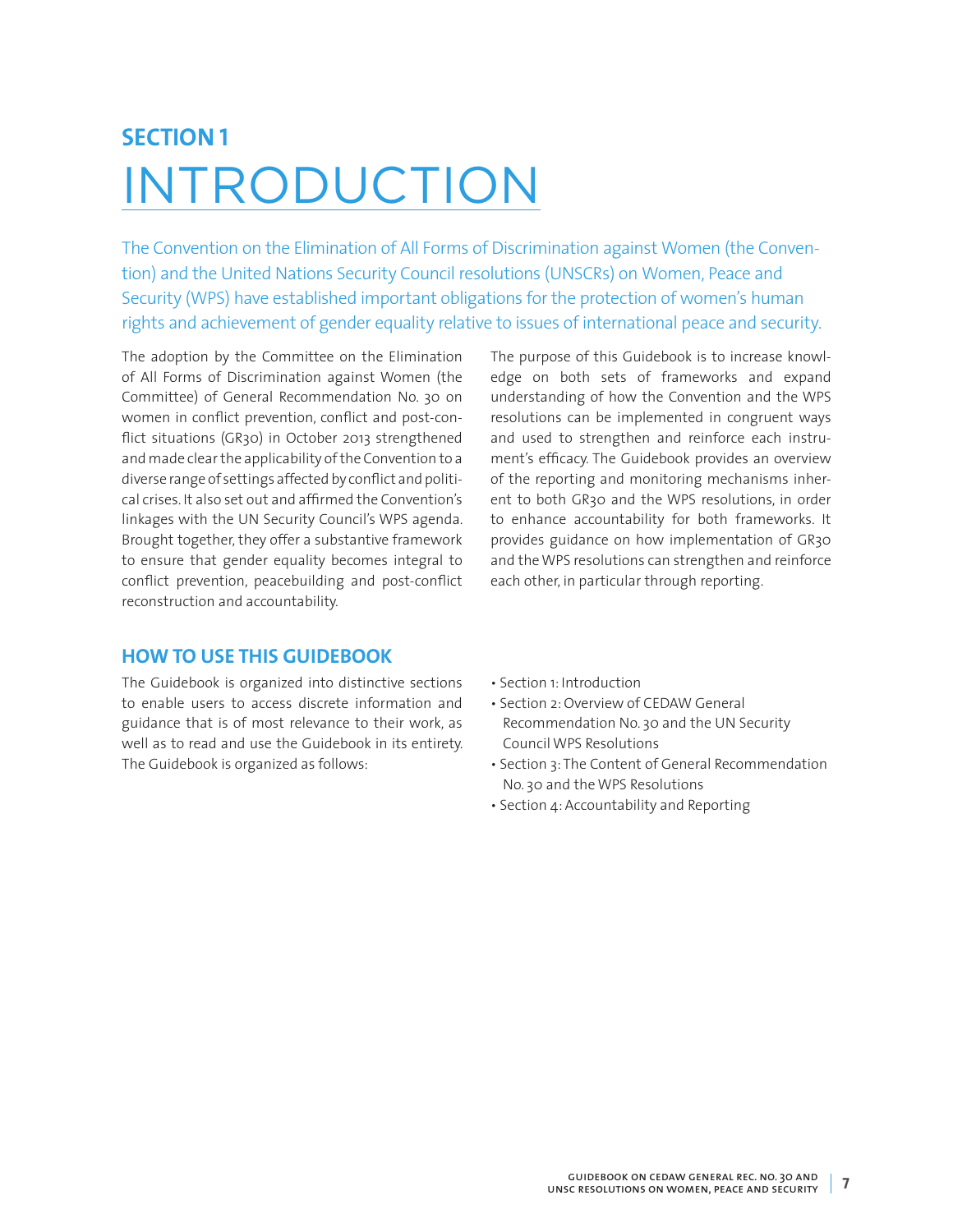## **SECTION 2**

## VERVIEW OF CEDAW GENERAL ECOMMENDATION NO. 30 **ND THE UN SECURITY UNCIL WPS RESOLUTIONS**

This section provides an overview of the background to CEDAW General Recommendation No. 30 and the UN Security Council WPS resolutions. It can be used to glean knowledge on the adoption of these frameworks, their significance and overall focus.

## **BACKGROUND TO CEDAW AND GENERAL RECOMMENDATION NO. 30**

The Convention on the Elimination of All Forms of Discrimination against Women is central to the realization of women's human rights. The Convention constitutes an international bill of rights for women. It creates binding legal obligations regarding women's equal enjoyment with men of civil, political, economic, social and cultural rights. The Convention requires States parties to eliminate discrimination against women (which is defined in Article 1 of the Convention, outlined in Box 1) in the public as well as the private sphere, including within the family. The Convention was adopted by the UN General Assembly on 18 December 1979 to reinforce the provisions of existing international instruments. The Convention entered into force on 3 September 1981 and has been ratified by 189 States.

The Convention established the Committee on the Elimination of Discrimination against Women, which acts as a monitoring system to oversee the implementation of the Convention. The Committee examines initial and periodic reports submitted by States parties on the steps they have taken to

implement the Convention. The Committee is composed of 23 experts who serve four-year terms and serve in a personal capacity.

## **BOX 1 Defining Discrimination**

Article 1 of the Convention defines discrimination as "any distinction, exclusion or restriction made on the basis of sex which has the effect or purpose of impairing or nullifying the recognition, enjoyment or exercise by women, irrespective of their marital status, on a basis of equality of men and women, of human rights and fundamental freedoms in the political, economic, social, cultural, civil or any other field."

The Convention does not permit States to derogate from Convention obligations during periods of conflict or public emergency. State obligations persist during such periods, including due diligence obligations to prevent, investigate, punish and ensure redress for the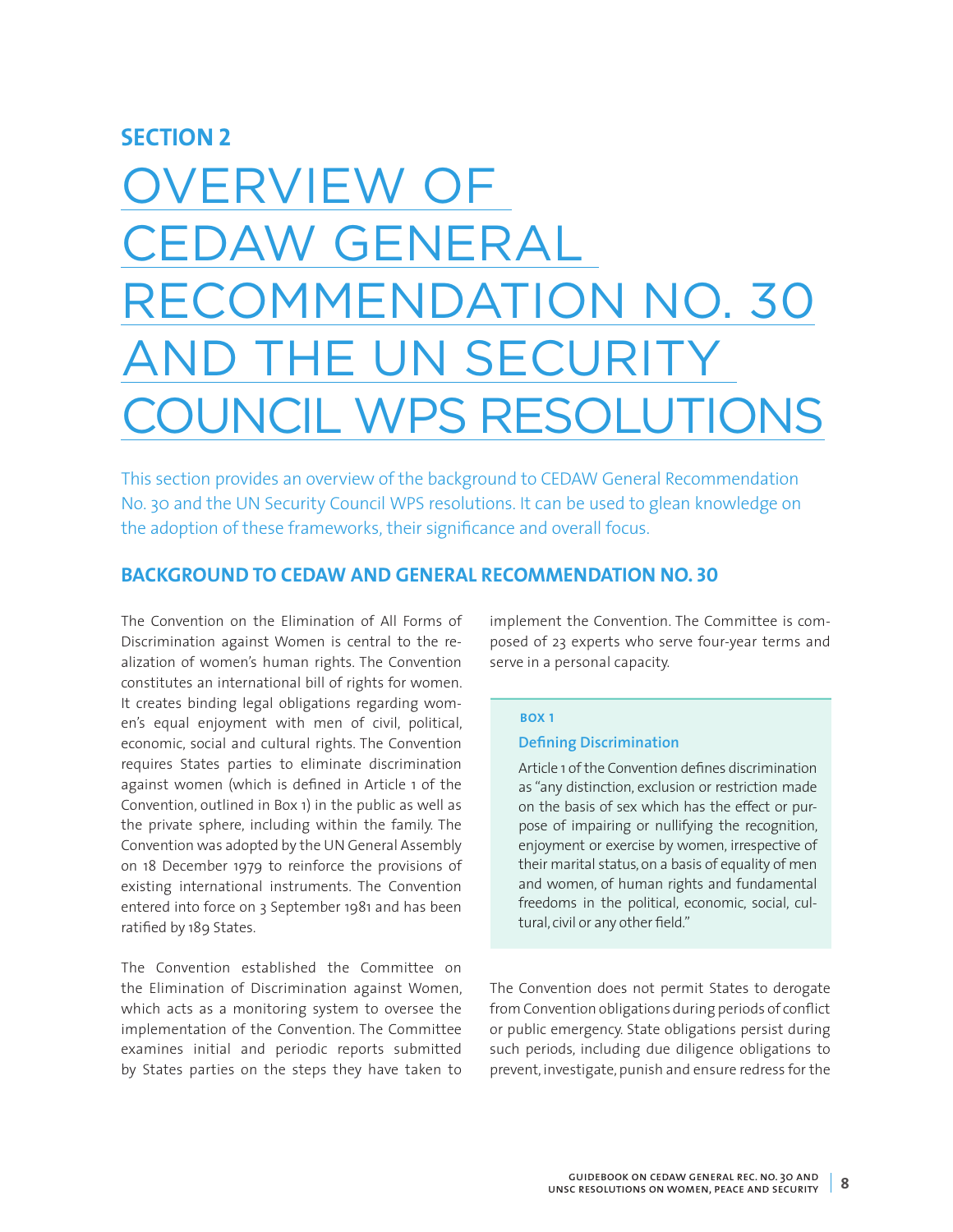acts of private individuals or entities that impair the rights enshrined in the Convention (*CEDAW General Recommendations 30 (2013), para 15, and 19 (1992), para 9*).

## General Recommendation No. 30

The principles enshrined in the Convention provide a framework for responding to established and new challenges to women's equality. Since its first session in 1982, the Committee and other actors at the national and international levels have continuously worked to clarify understanding of the Convention, the specific nature of discrimination against women and how to implement the Convention in order to end discrimination. The Convention empowers the Committee to adopt General Recommendations on articles or thematic issues under the Convention. General Recommendations clarify the scope of the Convention and provide detailed guidance to States on how to implement the obligations of the Convention.

General Recommendation No. 30 on women in conflict prevention, conflict and post-conflict situations (2013) works to support States to meet their obligations under the Convention, including their due diligence obligations, before, during and after conflict. GR30 was informed by a wide and deep process of consultation with conflict-affected women and civil society actors in different regions of the world. GR30 clarifies the application of the Convention to situations of armed conflict and political crises, to prevention and resolution of conflicts and to the various complex peacebuilding and post-conflict reconstruction processes. GR30 outlines the content of the obligations assumed by States parties and also makes suggestions to non-State actors.

GR30 covers the application of the Convention to conflict prevention, international and internal armed conflict, situations of foreign occupation, in addition to other forms of occupation and the post-conflict phase, as well as situations of low intensity civil and political strife, states of emergency, terrorism and responses to terrorism, statelessness and internal displacement. In situations that meet the threshold definition of non-international or international armed conflict, the Convention and international humanitarian law apply concurrently and their different protections are complementary, not mutually exclusive. GR30 also considers the application of the Convention to all actions of States parties affecting human rights of citizens and non-citizens, within their territory or effective control, even if not situated within their territory. The Convention requires States parties to regulate the activities of domestic non-State actors by exercising due diligence to prevent, investigate, punish and ensure redress for acts of private individuals or non-State groups that impair rights enshrined in the Convention.

The primary purpose of GR30 is to provide authoritative guidance to States parties on the legislative, policy and other appropriate measures to ensure full compliance with their Convention obligations to protect, respect and fulfil women's human rights in conflict prevention, conflict and post-conflict contexts. GR30 is broad in its thematic scope and covers genderbased violence and trafficking; participation; access to education, employment and health, and rural women; displacement, refugees and asylum-seekers; nationality and statelessness; marriage and family relations; security sector reform and disarmament, demobilization and reintegration of combatants; constitutional and electoral reform; and access to justice.

## **BACKGROUND TO THE UNITED NATIONS SECURITY COUNCIL WOMEN, PEACE AND SECURITY RESOLUTIONS**

The United Nations Security Council is one of the six principal organs of the United Nations and is charged with the maintenance of international peace and security. Its powers include the establishment of peacekeeping operations, the establishment

of international sanctions, and the authorization of military action through Security Council resolutions. Since 2000, the Security Council has adopted a series of resolutions under the theme of WPS, which focus on issues of women's human rights and gender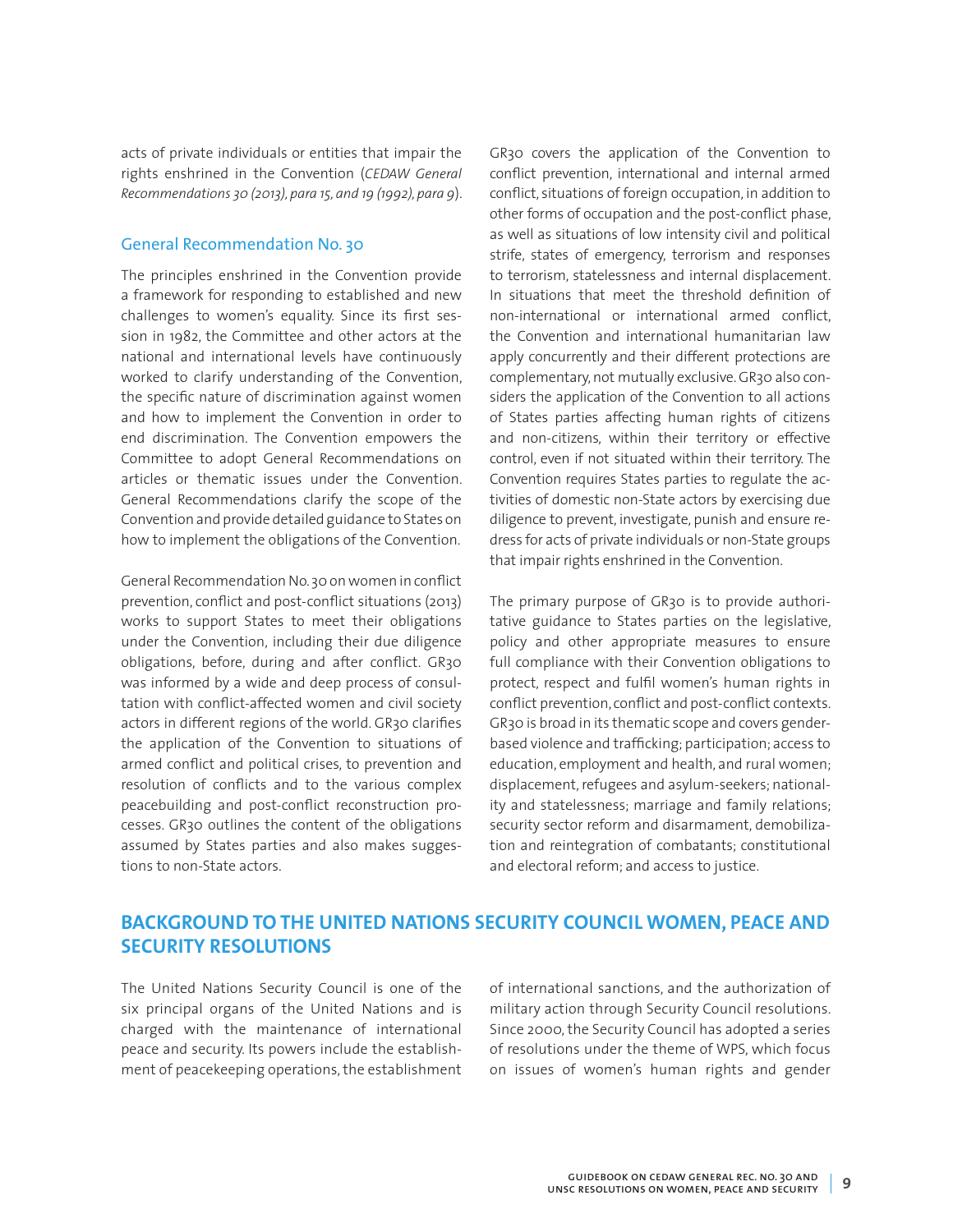equality in conflict prevention, conflict and postconflict situations (Box 2 lists all WPS resolutions). UNSCR 1325 (2000) was the first WPS resolution and was unanimously adopted on 31 October 2000. The resolution marked the first time the Security Council addressed the differential and at times unique impact of armed conflict on women. The resolution stressed the importance of women's equal and full participation as active agents in peace and security. The resolution also addresses themes of HIV/ AIDS programming; repatriation, resettlement and reintegration of former combatants; post-conflict reconstruction programming; constitutional and electoral reform processes; access to justice; genderbased violence; and displacement.

#### **BOX 2**

## **The Women, Peace and Security Resolutions of the United Nations Security Council**

**Resolution 1325 (2000) Resolution 1820 (2008) Resolution 1888 (2009) Resolution 1889 (2009) Resolution 1960 (2010) Resolution 2106 (2013) Resolution 2122 (2013)**

Six subsequent resolutions have been adopted by the Security Council to develop and enforce meaningful implementation and oversight mechanisms for the WPS agenda. To this end, UNSCR 1820 (2008) was adopted to focus on the specific issue of sexual violence in conflict, bringing increased attention to this issue. The resolution recognizes sexual violence as a tactic of war, and notes that rape and other forms of sexual violence can constitute a war crime, crime against humanity, or a constitutive act with respect to genocide. UNSCR 1888 (2009) established mechanisms for implementation and enforcement of the WPS agenda, namely the appointment of a Special Representative of the Secretary-General to advance the UN's work on addressing sexual violence in conflict. In addition, UNSCR 1889 (2009) establishes Women Protection Advisors within peacekeeping missions. Importantly, the resolution focuses on women's participation in all stages of peace processes and included a request to the Secretary-General to develop a set of global indicators (Box 3) to track and serve as a common basis for reporting on implementation of UNSCR 1325 (2000) by relevant UN entities, other international and regional organizations, and UN Member States.

## **BOX 3**

#### **Global Indicators on WPS**

UNSCR 1889, OP 17 requested the Secretary-General to submit to the UN Security Council "for consideration, a set of indicators for use at the global level to track implementation of its resolution 1325 (2000), which could serve as a common basis for reporting by relevant United Nations entities, other international and regional organizations, and Member States, on the implementation of resolution 1325 (2000) in 2010 and beyond". The 26 indicators are organized into  $4$  Pillars: Prevention, Participation, Protection, and Relief and Recovery and offer a way to track and account for implementation. The 26 indicators are listed on pages 15-21 of the Secretary-General's report (S/2010/498).

More recently, UNSCR 1960 (2010) emphasizes the importance of gender-disaggregated baseline data on the impact of conflict, in particular in terms of sexual violence in conflict. The resolution creates institutional tools to combat impunity and outlines specific steps needed for both the prevention of, and protection from, sexual violence in conflict, and establishes consequences for sexual violence, including: listing in Secretary-General's annual reports, referrals to UN Sanctions Committees and to the International Criminal Court, international condemnation, and reparations. UNSCR 2106 (2013) focuses on the importance of securing prosecutions for sexual violence in order to tackle widespread impunity for the offence. UNSCR 2122 (2013) puts in place measures to ensure women's participation and leadership in conflict prevention, peace processes and throughout post-conflict recovery measures. Significantly, both UNSCR 2122 (2013) and GR30 were adopted on the same day, October 18, 2013.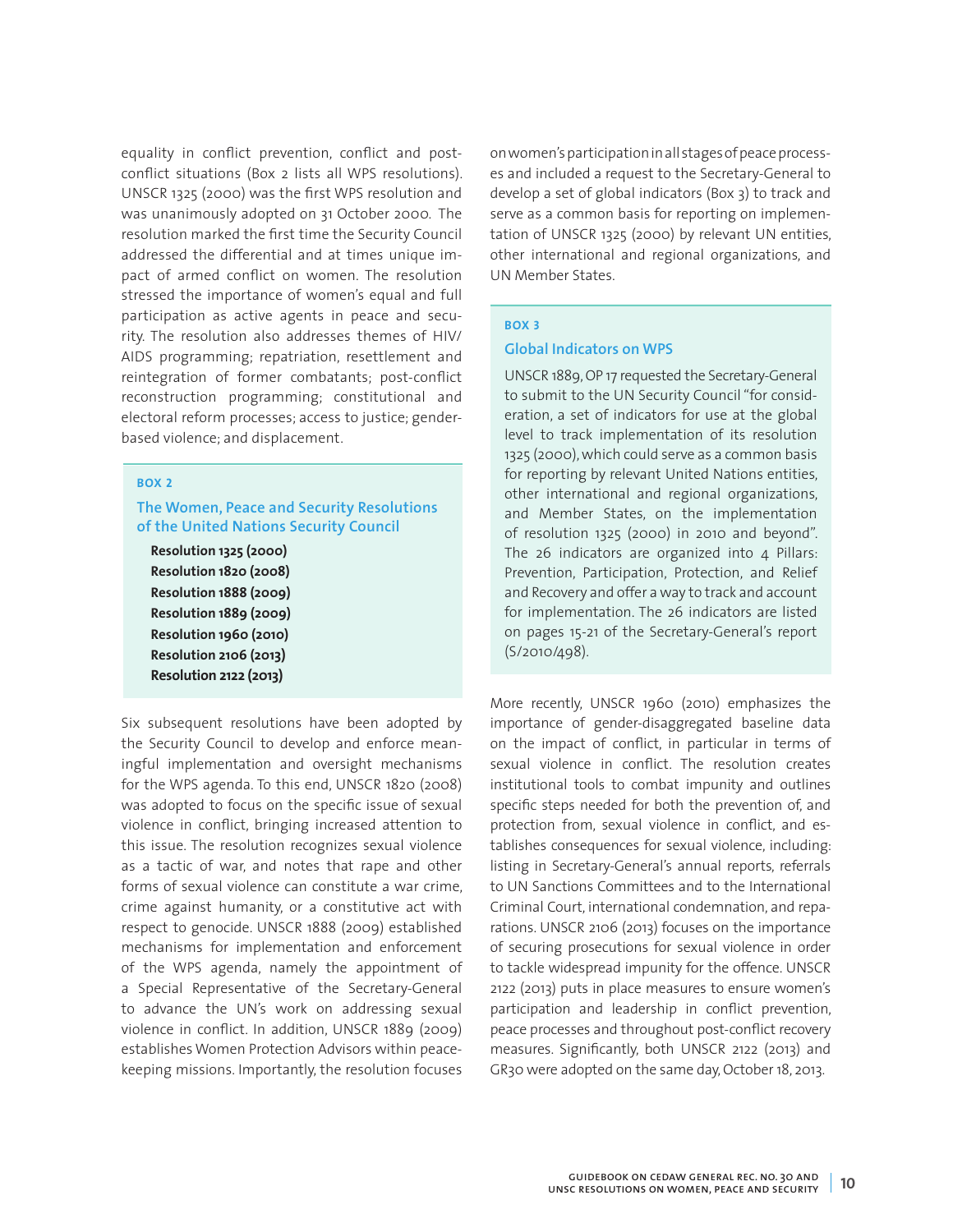## **SECTION 3**

## THE CONTENT OF GENERAL RECOMMENDATION NO. 30 AND THE WPS RESOLUTIONS

This section provides an overview of the specific content of GR30 and how it relates to the WPS resolutions. It can be used for guidance on the thematic issues that are covered by each framework and how each framework can be used to strengthen and reinforce the other.

## **INTRODUCTION**

General Recommendation No. 30 and the WPS resolutions support and reinforce each other in several important ways and are most effective when used together. The WPS resolutions are especially significant in that they bring women's human rights in conflict and post-conflict settings into the Security Council, the UN's highest decision-making body on peace and security. Further, the WPS resolutions have ensured that the Security Council is alert to issues of women, peace and security in all of its decision-making. Nevertheless, due to the Security Council's responsibility to maintain, and to respond to threats to, international peace and security, the WPS resolutions also constrain the WPS agenda to a narrow timeframe and mandate. GR30, by contrast, is more expansive in its attention to the full panoply of women's human rights in conflict and post-conflict settings. Moreover, CEDAW's application to States before, during and after conflict means that the Convention offers a unique framework for recognizing and redressing continuities between human rights violations experienced by women and girls in conflict and post-conflict settings.

GR30 and the WPS resolutions are broad in their thematic scope and address a range of women's human rights concerns in conflict prevention, conflict

and post-conflict contexts. Both GR30 and the WPS resolutions cross-reference each other and provide for ways that implementation of each framework can be reinforced.

## GR30 states that:

States parties are to provide information on the implementation of the Security Council agenda on women, peace and security, in particular resolutions 1325 (2000), 1820 (2008), 1888 (2009), 1889 (2009), 1960 (2010) and 2106 (2013), including by specifically reporting on compliance with any agreed United Nations benchmarks or indicators developed as part of that agenda (para 83).

GR30 also outlines how implementation of the WPS resolutions are constitutive of obligations under CEDAW and that "their implementation must be premised on a model of substantive equality and cover all rights enshrined in the Convention" (para 26).

Operational paragraph (OP) 9 of UNSCR 1325 (2000) calls on all parties to armed conflict to respect fully the requirements established by CEDAW, and the Preambles to UNSCRs 1820 (2008), 1888 (2009) and 1889 (2009) reaffirm the obligations of States parties to CEDAW.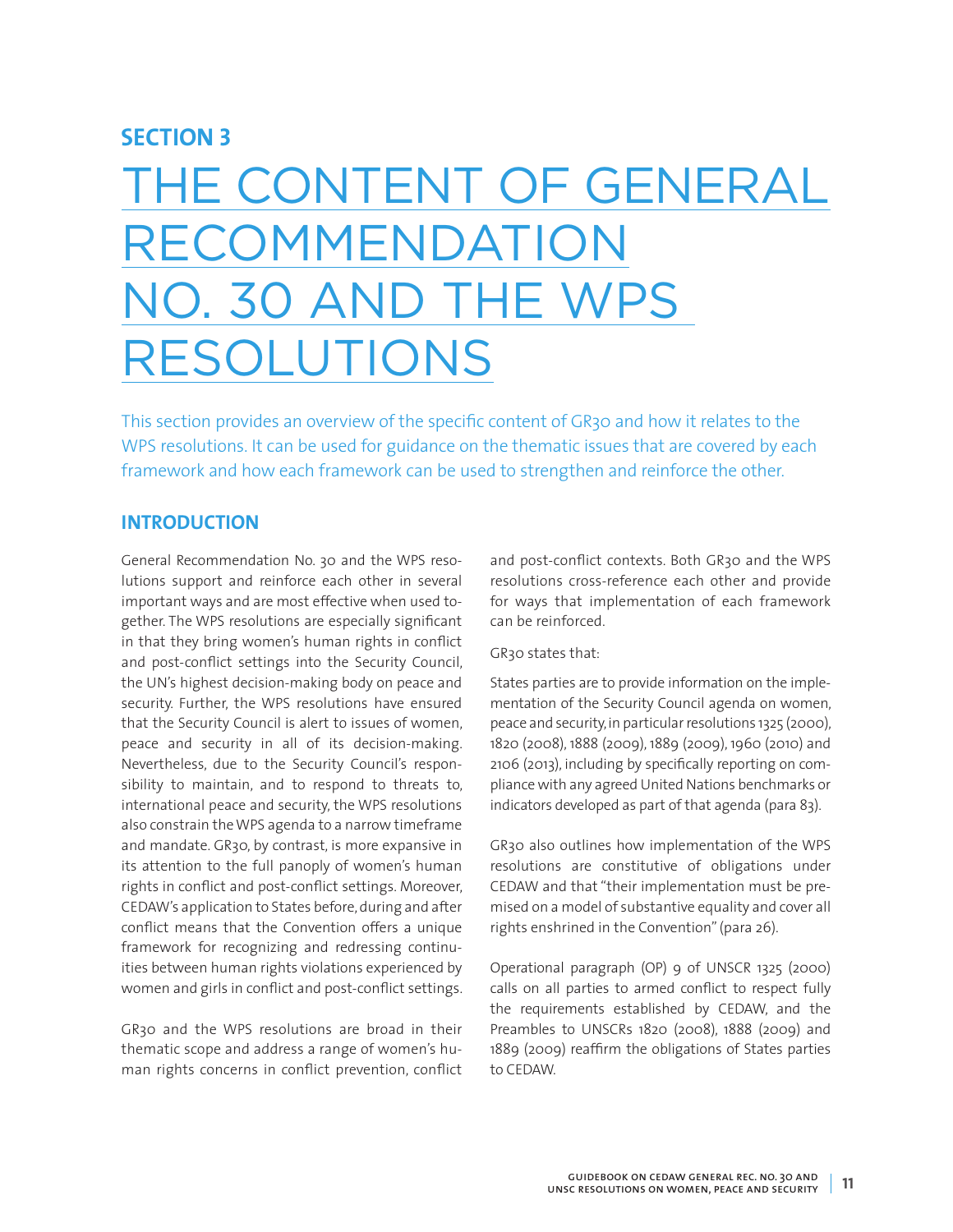## **CONTENT OF GENERAL RECOMMENDATION NO. 30 AND THE WPS RESOLUTIONS**

Table (A) provides an outline of the thematic issues that are covered by GR30 and where these are reflected in the WPS resolutions. Below is a narrative summary elaborating on these provisions:

## Conflict Prevention

GR30 highlights the correlation between increased prevalence of gender-based violence and discrimination and the outbreak of conflict. It notes the exclusion of women from conflict prevention processes and the low participation of women in institutions involved in preventive diplomacy and action on issues such as nuclear disarmament.

Drawing on the Convention's provisions, GR30 stipulates that conflict prevention interventions and policies, whether by States or third-parties, should be non-discriminatory and avoid reinforcing gender inequalities. This lends substantive equality provisions to the WPS resolutions' call for Member States to increase women's participation in prevention efforts and for UN third-party representatives to invite women to discussions on conflict prevention. Both GR30 and UNSCR 2122 (2013) recognize the importance of the Arms Trade Treaty (2013) and its provisions on the gendered impacts of the proliferation of arms. Recommendations provided by GR30 reinforce accountability under both frameworks to this issue and stress the need for early warning systems to include gender-related indicators.

## Gender-based Violence

GR30 notes that violence against women and girls is a form of discrimination arising from gender inequalities as elaborated through the Convention. It draws attention to the role of conflict in exacerbating existing gender inequalities, which heightens the risk of gender-based violence for women and girls. It also recognizes that there are continuities between gender-based violence occurring before, during and after conflict. GR30 captures how women and girls might experience sexual violence as a tactic of conflict by armed combatants, may experience wider forms of violence by multiple actors during and after conflict, and how such violence impacts on women's participation in public life (paras 34-38).

GR30 elaborates the obligations on States under the Convention to take steps to prevent, investigate and punish all such forms of violence. GR30 thereby offers a wide interpretation of the types of gender-based violence that women and girls might experience related to conflict, and the range of contexts and actors involved. The WPS resolutions primarily focus on "sexual violence when used and commissioned as a tactic of war to deliberately target civilians or as part of a widespread or systematic attack against civilian populations" (UNSCRs 1820 (2008), 1888 (2009), 1960 (2010), 2106 (2013)). By taking both frameworks together, a broader understanding and approach to women's and girls' experiences of conflict-related violence may be advanced by States parties and will be monitored by the Committee.

## **Trafficking**

GR30 refers to trafficking as gender-based discrimination that is exacerbated during and after conflict. The WPS resolutions do not specifically address trafficking, and GR30 thereby enhances accountability for this as a conflict-related issue. GR30 notes that conflict-affected contexts are sites of origin, transit and destination for trafficking and that restrictive migration policies may intensify women's vulnerability to trafficking.

In its recommendations on trafficking, GR30 also addresses the issue of 'sexual exploitation and abuse' (SEA). This is an issue that is addressed by the WPS resolutions, which provide accountability and zero tolerance for SEA by UN personnel. GR30 extends the range of actors accountable on this issue to include national troops, peacekeeping forces, border police, immigration officials and humanitarian actors, and in this way this issue is reinforced and accountability extended through GR30.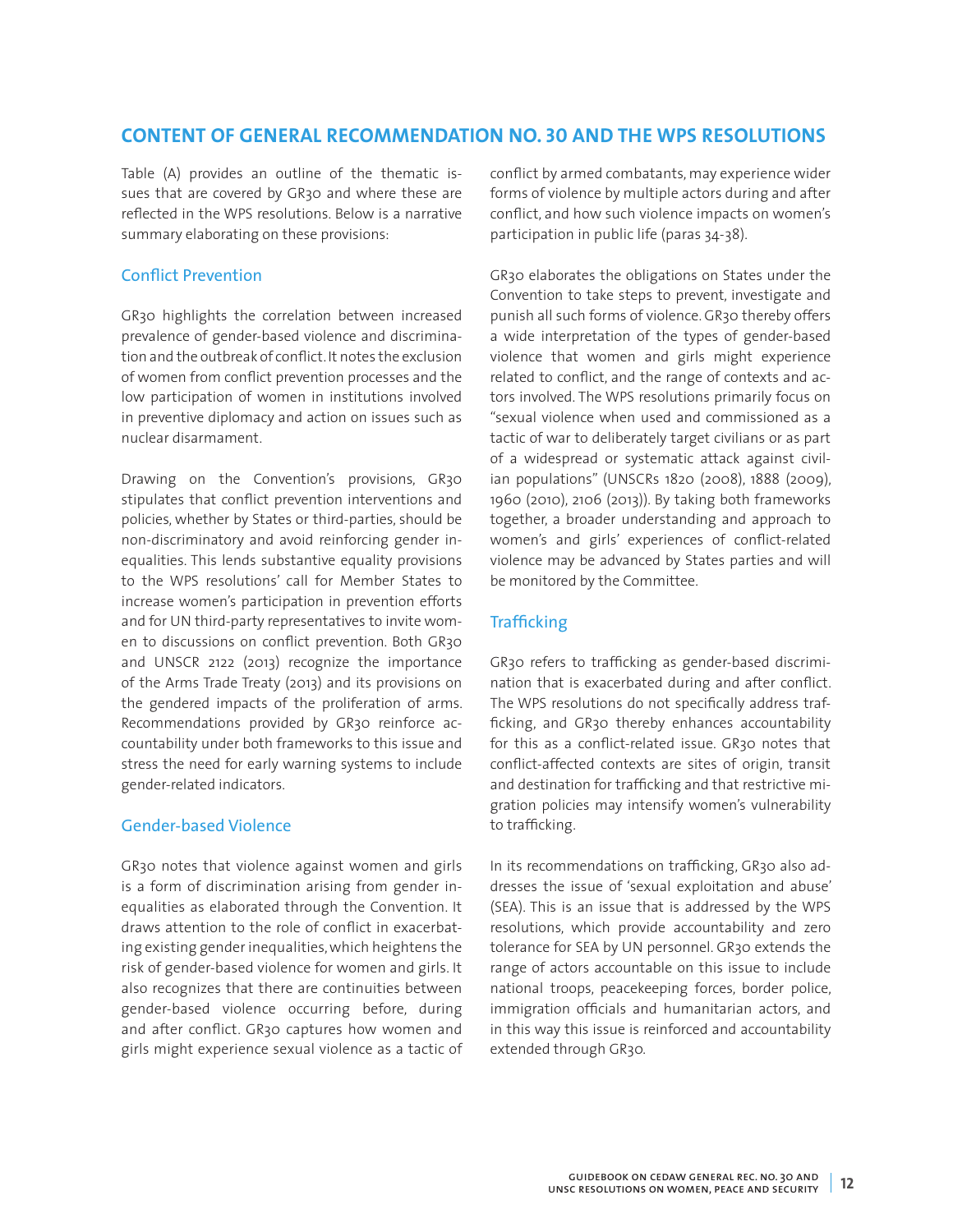## Participation

The Convention requires that States ensure women's equal participation in public and political life and at the international level (articles 7 and 8). Through GR30, guidance is offered to States on applying this principle to conflict, transition periods and recovery processes. Both GR30 and the WPS resolutions call for States to ensure the inclusion of women in international negotiations, peacekeeping activities, all levels of preventive diplomacy, mediation, humanitarian assistance, social reconciliation, peace negotiations at the national, regional and international levels, as well as in the criminal justice system.

In line with the Convention, GR30 requires that strategies such as the use of quotas are implemented to address "the specific and multiple barriers to women's equal participation" in conflict-affected contexts, offering substantive reinforcement to implementation of these provisions provided for in the WPS resolutions.

## Access to Education, Employment and Health, and Rural Women

GR30 notes that the breakdown in infrastructure and services that results from armed conflict has particular negative impacts on women's socio-economic rights. Women's access to critical services such as health, social care and education may be hindered, while many women may also have to seek alternative sources of livelihood.

The WPS resolutions acknowledge the need to ensure basic service provision for women, particularly in order to address the health impacts of sexual violence and to ensure women's access to economic opportunities post-conflict. Both GR30 and the WPS resolutions have implications for access to safe abortion in conflict and post-conflict settings. UNSCR 2122 (2013) calls on Member States and UN entities to ensure humanitarian aid and funding includes provision for the full range of medical, legal, psychosocial and livelihood services to women affected by armed conflict and post-conflict situations, "noting the need for access to the full range of sexual and reproductive health

services, including regarding pregnancies resulting from rape, without discrimination" (UNSCR 2122 (2013), preambular paras). GR30 addresses the issue of safe abortion directly, understanding sexual and reproductive health care to include, *inter alia*, access to information, family planning services, including emergency contraception; maternal health services; safe abortion services; and post-abortion care (GR30, para 52(c)). The prevention and treatment of HIV/AIDS is addressed directly in GR30 (para  $52(c)$ ); the WPS resolutions (UNSCR 1325 (2000), para 6; and UNSCR 2106 (2013), para 20); and is in line also with UNSCR 1983 (2011), which recognizes the need to end conflict related sexual violence in order to reduce the risk to women of exposure to HIV.

The steps expected of States are elaborated by GR30 to include specific provisions for rural women, strengthened approaches that overall promote women's human rights, and "economic recovery strategies that promote gender equality as a necessary pre-condition for a sustainable post-conflict economy" (para 52, (a) ).

### Displacement, Refugees and Asylum Seekers

GR30 provides guidance on the Convention's applicability "to every stage of the displacement cycle" (para 53). It outlines the ways that gender inequalities impact and determine women's differentiated experience of displacement compared to men. Both GR30 and the WPS resolutions require that steps are taken to address the specific needs of women and girls who are internally displaced or are refugees, including protection from violence, promotion of women's participation in decision-making in displacement sites and response to their specific needs.

GR30 broadens the reach of the WPS resolutions by requiring that "all instances of gender-based discrimination" are investigated and prosecuted and that the specific risks facing women "subject to multiple discrimination, including women with disabilities, older women, girls, widows, women who head households, pregnant women, women living with HIV/AIDS, rural women, indigenous women, women belonging to ethnic, national, sexual or religious minorities, and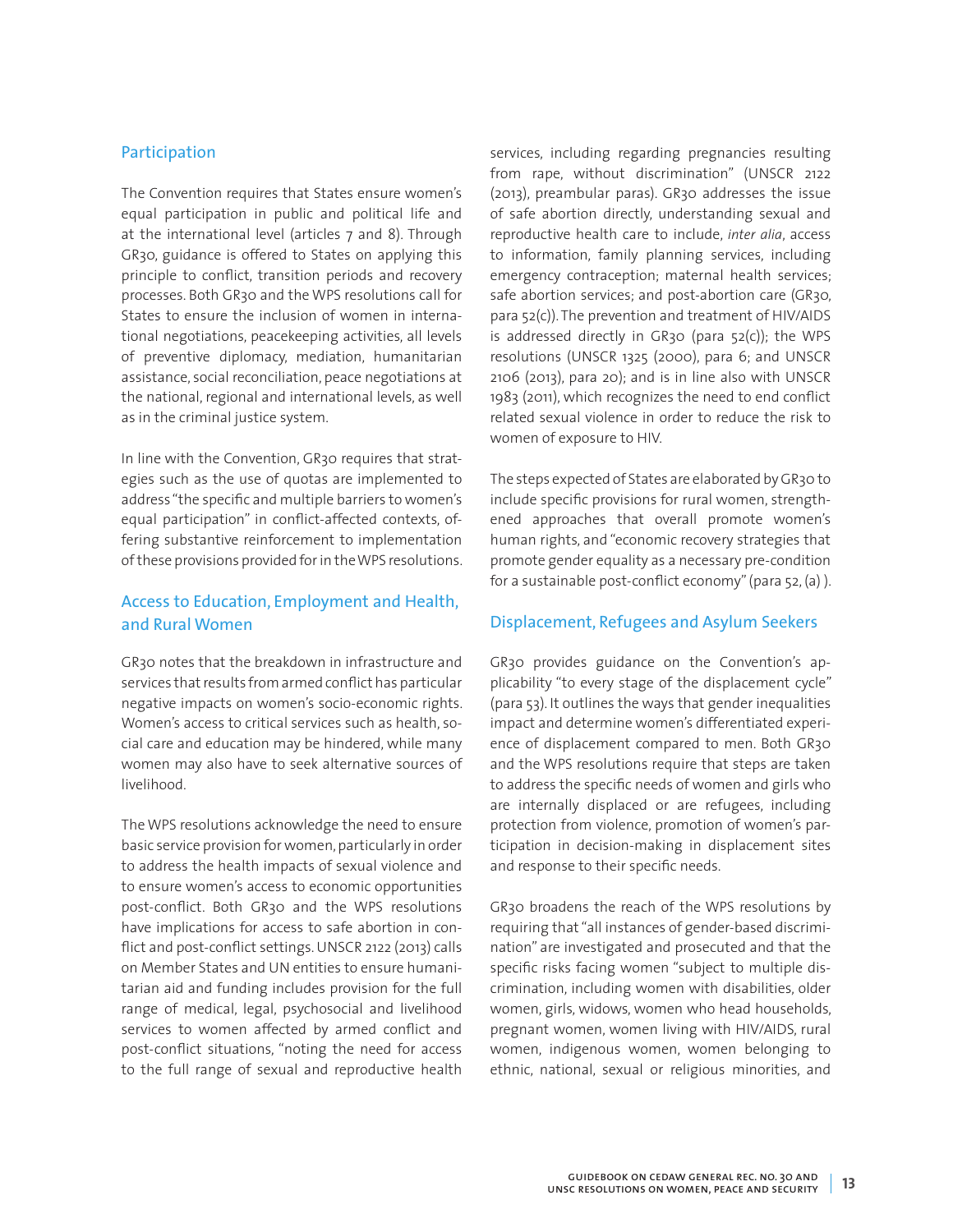#### **BOX 4**

## **Example of Committee's Concluding Observations**

The Committee has highlighted the relevance of intersecting forms of discrimination to implementation of GR30. For example, in its Concluding Observations in February 2014 in relation to the State party report of Iraq, the Committee recommended "in line with its general recommendation No. 30" that Iraq "Address the specific risks and particular needs of different groups of returnee, internally displaced and refugee women who are subjected to multiple and intersecting forms of discrimination"(CEDAW/C/IRQ/CO/4-6, para 14, b).

women human rights defenders" are addressed  $(GR30, para 57 (b)(f)).$  See Box 4 for an example of the Committee's Concluding Observations and the issue of multiple discrimination.The WPS resolutions are usefully supplemented by GR30 because it draws attention to the multiple barriers that women and girls may face in situations affected by conflict, which is an aspect of women's experiences and rights that is not articulated through the resolutions.

## Security Sector Reform and Disarmament, Demobilization and Reintegration

In recognition of the combatancy roles that women may play in conflict and the enduring exclusion of women from disarmament, demobilization and reintegration programmes (DDR) and from the security sector, GR30 and the WPS resolutions make specific provisions to advance women's human rights in these areas. GR30 reinforces provisions of WPS resolutions that women's access to DDR programmes is guaranteed and that these programmes overcome gender stereotypes that impede women's economic opportunities on the basis of equality with men. Both frameworks also require that security sector reform initiatives increase the numbers of women in security institutions and uphold zero tolerance policies for sexual abuse.

## Constitutional and Electoral Reform

GR30 provides guidance on how constitutional and electoral reform processes can be used to "lay the foundations of gender equality in the transition period and beyond" (GR30, para 70). Both GR30 and the WPS resolutions reinforce each framework's requirement for attention to gender issues in the processes of drafting constitutions and the need to guarantee women's human rights within constitutions and electoral systems. GR30 lends the Convention's substantive equality provisions to these issues by requiring that temporary special measures are included in constitutions and are used to ensure women's representation in all aspects of the electoral process.

### Access to Justice

GR30 and the WPS resolutions usefully reinforce one another in their emphasis on women's access to justice needs throughout post-conflict accountability processes, such as calling for the rejection of amnesties for gender-based violations in transitional justice mechanisms; ensuring the participation of women in the design, operation and monitoring of all transitional justice processes; ensuring gender-sensitive investigations by security and justice sectors for conflict-related violence against women and girls; and undertaking that post-conflict legal and judicial reform enhances women's access to justice.

GR30 strengthens the WPS resolutions by emphasizing the obligation on States exiting conflict to ensure that all forms of discrimination against women are prohibited when re-establishing the rule of law and associated legal reform. For example, GR30 recommends that States parties establish criminal, civil and disciplinary sanctions for discrimination against women where appropriate; and include specific measures aimed at protecting women against any act of discrimination through post-conflict rule of law reform (GR30, paras 81(d)).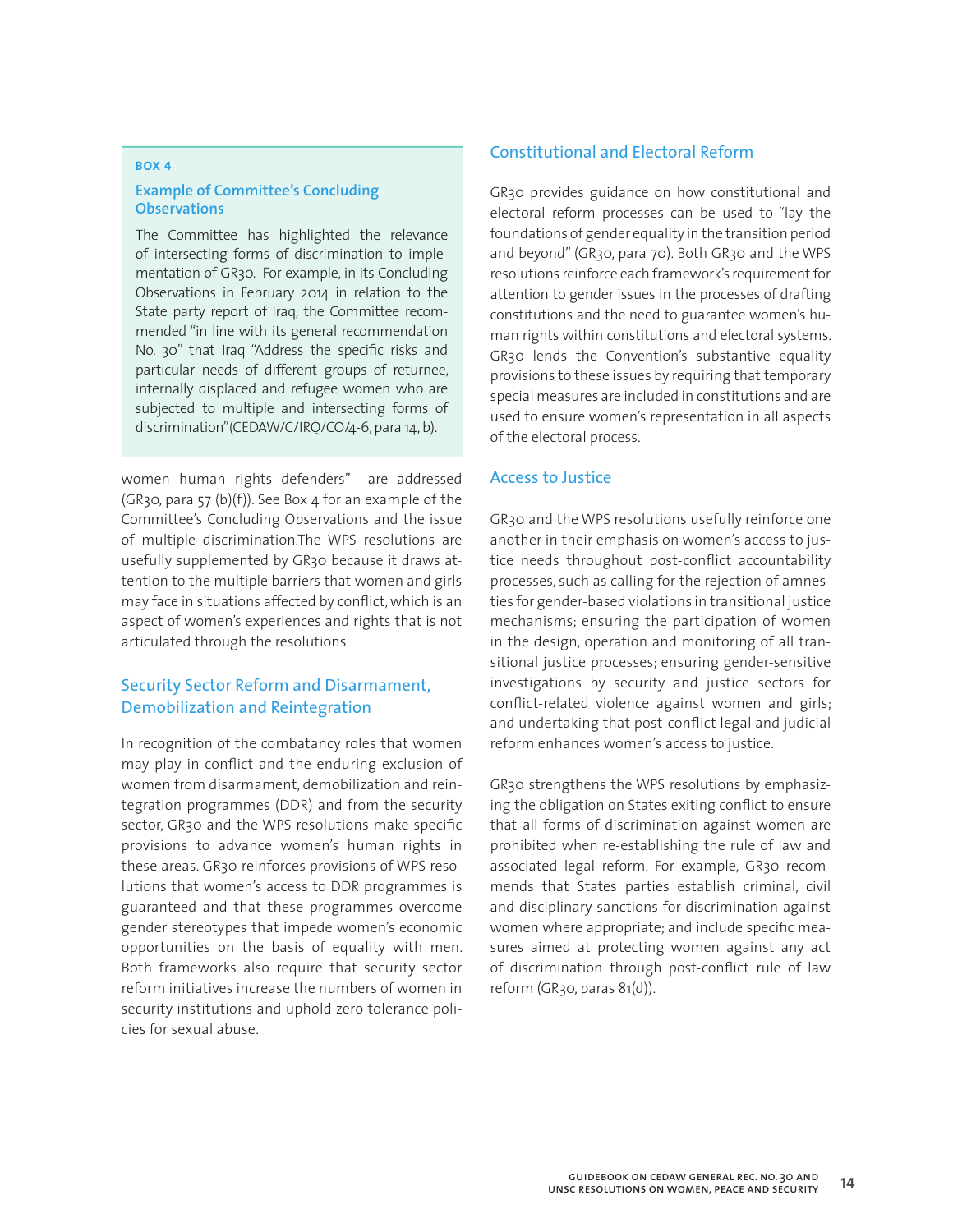## Nationality and Statelessness

The Convention affirms the importance of women's right to nationality for themselves and their children. GR30 outlines that women's enduring experience of discrimination during conflict can result in loss of nationality and statelessness, making them particularly vulnerable to rights violations and abuse. UNSCR 2122 (2013) highlights that unequal citizenship rights, gender bias in asylum procedures and lack of access to identity documents enhances women's vulnerability in conflict and post-conflict situations (preambular paras).

GR30 provides useful guidance to support States in addressing these issues under both instruments, including addressing the destruction or loss of documents, women's inability to register births and the resulting impacts, such as heightened risk of abuse for women in the public and private spheres.

## Marriage and Family Relations

GR30 elaborates the applicability of the Convention's provisions on marriage to forced marriage in conflict situations, where women and girls may be coerced into marriage by armed groups or because women's post-conflict poverty forces them to marry for financial security. GR30 guides States parties on their obligation to prohibit, prevent and punish forced marriage. This guidance is applicable to implementation of the WPS resolutions, whereby forced marriage is captured under the resolutions' provisions on genderbased violence, rights violations and addressing accountability and impunity.

GR30 also explicitly provides guidance on guaranteeing women's equal access to property and inheritance rights as crucial components of post-conflict recovery processes, and the need to protect women from forced pregnancies, abortions and sterilization.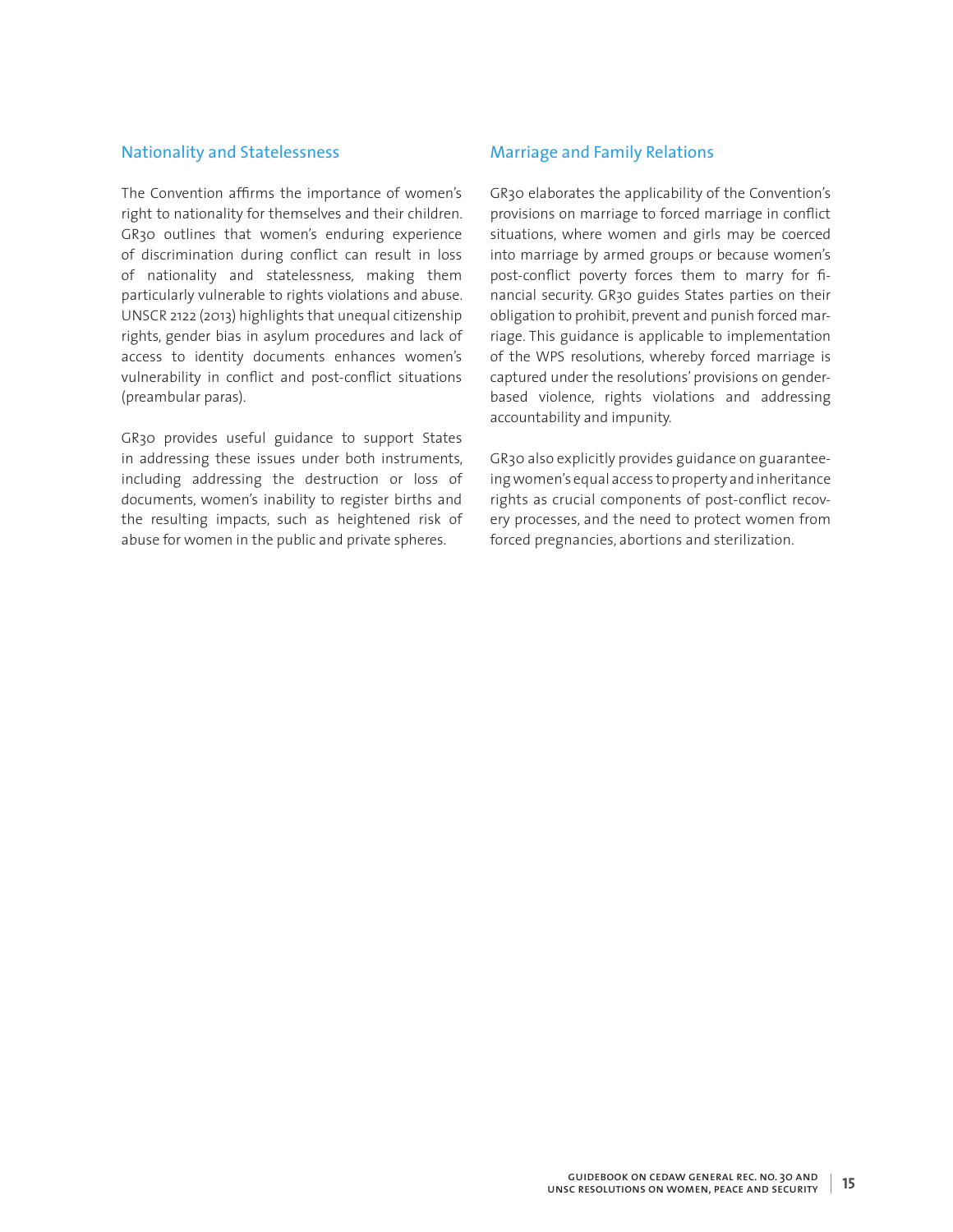## **TABLE (A):**

## **Thematic Issues Addressed by General Recommendation No. 30 and the UN Security Council Women, Peace and Security Resolutions**

|                                                                       | <b>CEDAW</b>                                                                                                                                                                                                                                                                                                                                                                                                                                                                                                                                                                                                                                                                                                                                                  | <b>UN Security Council</b>                                                                                                                                                                                                                                                                                                                                                                                                                                                                                                                                                                                                                                                                                                                                                                                                                                                                                                                                                                                                                                                        |
|-----------------------------------------------------------------------|---------------------------------------------------------------------------------------------------------------------------------------------------------------------------------------------------------------------------------------------------------------------------------------------------------------------------------------------------------------------------------------------------------------------------------------------------------------------------------------------------------------------------------------------------------------------------------------------------------------------------------------------------------------------------------------------------------------------------------------------------------------|-----------------------------------------------------------------------------------------------------------------------------------------------------------------------------------------------------------------------------------------------------------------------------------------------------------------------------------------------------------------------------------------------------------------------------------------------------------------------------------------------------------------------------------------------------------------------------------------------------------------------------------------------------------------------------------------------------------------------------------------------------------------------------------------------------------------------------------------------------------------------------------------------------------------------------------------------------------------------------------------------------------------------------------------------------------------------------------|
|                                                                       | <b>General Recommendation No. 30</b>                                                                                                                                                                                                                                                                                                                                                                                                                                                                                                                                                                                                                                                                                                                          | <b>Women, Peace &amp; Security Resolutions</b>                                                                                                                                                                                                                                                                                                                                                                                                                                                                                                                                                                                                                                                                                                                                                                                                                                                                                                                                                                                                                                    |
| Conflict<br>Prevention                                                | Paras 29 - 38: Draws on the Convention's require-<br>ments that States focus on the prevention of conflict<br>and ensure women's right to participate in preventive<br>actions, diplomacy and mediation processes<br>Recommendations:<br>• Reinforce and support women's in/formal<br>prevention efforts<br>· Ensure women's participation in multi-level<br>prevention efforts<br>• Establish early warning systems that include<br>gender-related preventive actions and indicators<br>• Address gendered impact of international arms<br>trade and ratify the Arms Trade Treaty (2013)                                                                                                                                                                     | Women's role in the prevention of conflict is addressed<br>across all of the WPS resolutions, as follows:<br>• Member States to increase participation of women<br>in decision-making in conflict prevention at multi-<br>levels (UNSCR 1325 OP 1, UNSCR 2122 OP 7)<br>• Secretary-General and Special Envoys to invite<br>women to participate in discussions related to<br>conflict prevention (UNSCR 1820 OP 12)<br>• Secretary-General, Special Envoys and Special<br>Representatives to report on progress in inviting<br>women to discussions on conflict prevention<br>(UNSCR 2122 OP 2 (c))                                                                                                                                                                                                                                                                                                                                                                                                                                                                               |
| Gender-based<br>Violence                                              | Paras 34 - 38: Draws on the Convention's provisions<br>for the prohibition of violence against women and<br>girls as a form of discrimination and violation of<br>women's human rights (Arts. 1, 2, 3, 5(a) of CEDAW)<br>Recommendations:<br>• Prohibit and prevent all forms of gender-based<br>violations by State and non-State actors<br>• Ensure access to justice, including through<br>gender-sensitive investigation procedures, adop-<br>tion of policies and protocols for security sectors,<br>peace keepers, and capacity development for<br>judiciary<br>• Collect standardized data on range of violence<br>in multiple areas and affecting different<br>categories of women<br>• Ensure provision of multi-sectoral referral-based<br>services | Violence against women and girls is addressed across<br>all the resolutions. Particular provisions include:<br>• Parties to armed conflict to take measures to<br>protect women and girls from gender-based<br>violence, particularly rape and other forms of sexual<br>abuse, and all other forms of violence in situations<br>of armed conflict (UNSCR 1325 OP 10)<br>• Parties to armed conflict to cease sexual violence<br>as a tactic of conflict; to protect civilians from such<br>violence<br>• UN Secretary-General with other UN entities to en-<br>sure training of all humanitarian and peacekeeping<br>personnel to prevent and respond to sexual violence<br>• States contributing troops and police to ensure<br>steps to address sexual violence<br>• UN entities to ensure protection and provision of<br>services for sexual violence during and after conflict<br>· States, UN entities, financial institutions to develop<br>and strengthen judicial, health and civil society<br>institutions to address sexual violence (UNSCRs<br>1820, 1888, 1960, 2106) |
| <b>Trafficking</b><br>(including sexual<br>exploitation and<br>abuse) | Paras 39-41: Draws on the Convention's requirement<br>that States make all efforts to suppress trafficking in<br>women and girls, making these provisions specifically<br>relevant to conflict affected contexts (Art. 6)<br>Recommendations:<br>• Prevent, prosecute and punish trafficking and<br>provide protection to women, including the<br>displaced<br>• Adopt zero tolerance policies on trafficking and<br>on SEA by multiple actors (peacekeeping, security<br>institutions and others)<br>· Adopt gender-sensitive migration policies, and re-<br>gional agreements for the rights of women and girls                                                                                                                                             | The WPS resolutions do not specifically address traffick-<br>ing, but do address SEA:<br>. Implement and strengthen efforts for a policy of<br>zero tolerance for SEA by UN personnel, including<br>provision of training on these issues (UNSCR 1960 OP<br>16, UNSCR 2106 OP 15)<br>• Member States to take preventive action and ensure<br>accountability, including prosecutions for nationals<br>involved in SEA (UNSCR 1820 OP 7, UNSCR 1888 OP 21,<br>UNSCR 1960 OP 16, UNSCR 2106 OP 15)                                                                                                                                                                                                                                                                                                                                                                                                                                                                                                                                                                                   |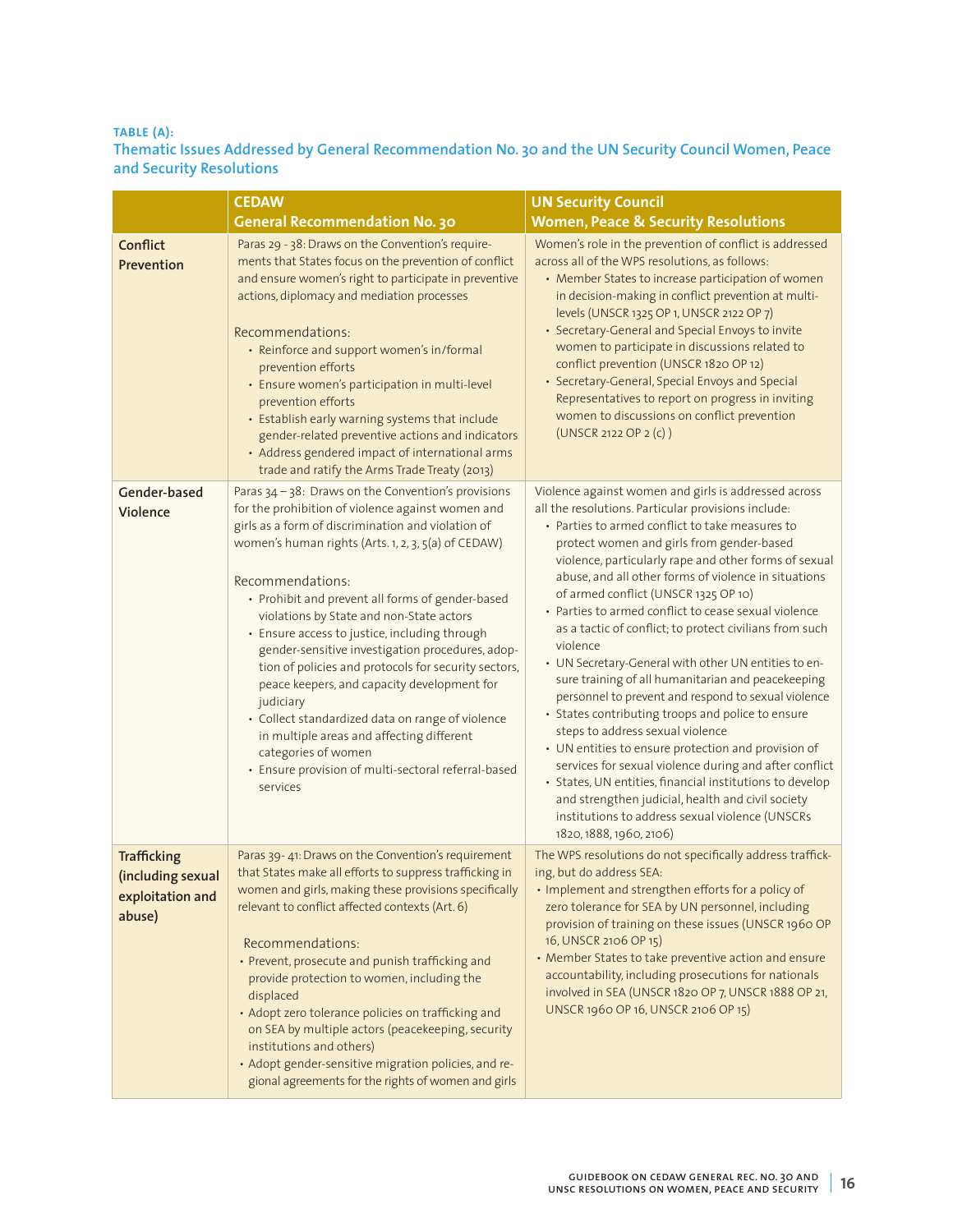|                                                                                       | <b>CEDAW</b>                                                                                                                                                                                                                                                                                                                                                                                                                                                                                                                                                                                                                                                                                                              | <b>UN Security Council</b>                                                                                                                                                                                                                                                                                                                                                                                                                                                                                                                                                                                                                                                                                |
|---------------------------------------------------------------------------------------|---------------------------------------------------------------------------------------------------------------------------------------------------------------------------------------------------------------------------------------------------------------------------------------------------------------------------------------------------------------------------------------------------------------------------------------------------------------------------------------------------------------------------------------------------------------------------------------------------------------------------------------------------------------------------------------------------------------------------|-----------------------------------------------------------------------------------------------------------------------------------------------------------------------------------------------------------------------------------------------------------------------------------------------------------------------------------------------------------------------------------------------------------------------------------------------------------------------------------------------------------------------------------------------------------------------------------------------------------------------------------------------------------------------------------------------------------|
|                                                                                       | <b>General Recommendation No. 30</b>                                                                                                                                                                                                                                                                                                                                                                                                                                                                                                                                                                                                                                                                                      | <b>Women, Peace &amp; Security Resolutions</b>                                                                                                                                                                                                                                                                                                                                                                                                                                                                                                                                                                                                                                                            |
| Participation                                                                         | Paras 42 - 47: Draws on obligation of States parties<br>under the Convention to ensure women's equal<br>representation in public and political life and at<br>international levels (Arts. 7 & 8)<br>Recommendations:<br>· Ensure statutory instruments do not prohibit<br>women's participation in conflict prevention, man-<br>agement and resolution (Paras 29-33 also address<br>participation in prevention more broadly)<br>· Ensure women's civil society organizations are<br>included in all peace initiatives<br>• Provide leadership training to women for roles in<br>post-conflict political processes<br>· Third-party States to include women in senior<br>positions in mediation and negotiation processes | Participation is addressed in relation to multiple issues<br>across the resolutions. In particular,<br>• States, UN Secretary-General and heads of regional<br>organizations to ensure and improve representation<br>and involvement of women and support for women's<br>initiatives in prevention, management and resolution<br>of conflict, including mediation (UNSCR 1325 OP 1, 2, 8<br>(b); UNSCR 1820 OP 12; UNSCR 1888 OP 16, 17; UNSCR<br>1889 Op 1, 15; UNSCR 2106 OP 5)<br>· States, UNSG, Special Envoys to focus more attention<br>on women's leadership and participation in conflict<br>resolution and peacebuilding (UNSCR 2122 OP 1, 7)                                                   |
| Access to<br>Education,<br><b>Employment and</b><br><b>Health, and Rural</b><br>Women | Paras 48 - 52: Draws on the Convention's provisions<br>to eliminate discrimination in the areas of educa-<br>tion, health, employment and particular obstacles<br>facing rural women (Arts. 10, 11, 12, 14)<br>Recommendations:<br>· Develop specific programmes to ensure girls'<br>access to education at multi-levels post-conflict<br>· Ensure economic recovery strategies promote<br>gender equality and address women's role in the<br>formal and informal sectors<br>• Ensure the provision of sexual and reproductive<br>health care and provision of services for HIV<br>prevention, treatment and support                                                                                                      | The resolutions address the need for women's access to<br>health and wider services, and to economic opportuni-<br>ties. Provisions include:<br>• States, UN entities and financial institutions to<br>develop and strengthen the provision of non-<br>discriminatory health services to address sexual<br>violence (UNSCR 1820 OP 13; UNSCR 1888 OP 13) and<br>violence (UNSCR 2106 OP 19, 20; UNSCR 2122 OP 11)<br>· States, UNSG, international and regional organiza-<br>tions to enhance women's participation in economic<br>decision-making in recovery processes; to design<br>strategies responding to socio-economic needs such<br>as income generating activities (UNSCR 1889 OP 1, 10,<br>15) |
| Displacement,<br>Refugees and<br><b>Asylum Seekers</b>                                | Paras $53 - 57$ : Draws on applicability of the<br>Convention to all stages of the displacement cycle,<br>including forced displacement, refugees, asylum<br>seeking and statelessness (Arts. 1, 2, 3, 15)<br>Recommendations:<br>• Take preventive measures to protect against<br>forced displacement and violence against women<br>and girls<br>• Address multiple and intersecting forms of<br>discrimination and investigation of the same,<br>address the risks and needs affecting displaced<br>women and girls<br>• Promote participation and inclusion of women<br>in all decision-making processes relating to<br>humanitarian assistance and management of<br>displacement                                      | The resolutions address the situation of women and<br>girls displaced by the conflict as follows:<br>• All actors involved in peace negotiation to ensure<br>a gender perspective is applied in all repatriation,<br>resettlement, reintegration initiatives; ensure the<br>protection of civilians in camps; women's needs to be<br>addressed in the design of humanitarian assistance<br>(UNSCR 1325 OP 8 (a), 12; UNSCR 1889 OP 12)<br>• UN Secretary-General and UN agencies to develop<br>mechanisms to protect women and girls from<br>violence in UN managed camps for refugees and<br>internally displaced persons (UNSCR 1820 OP 10)                                                             |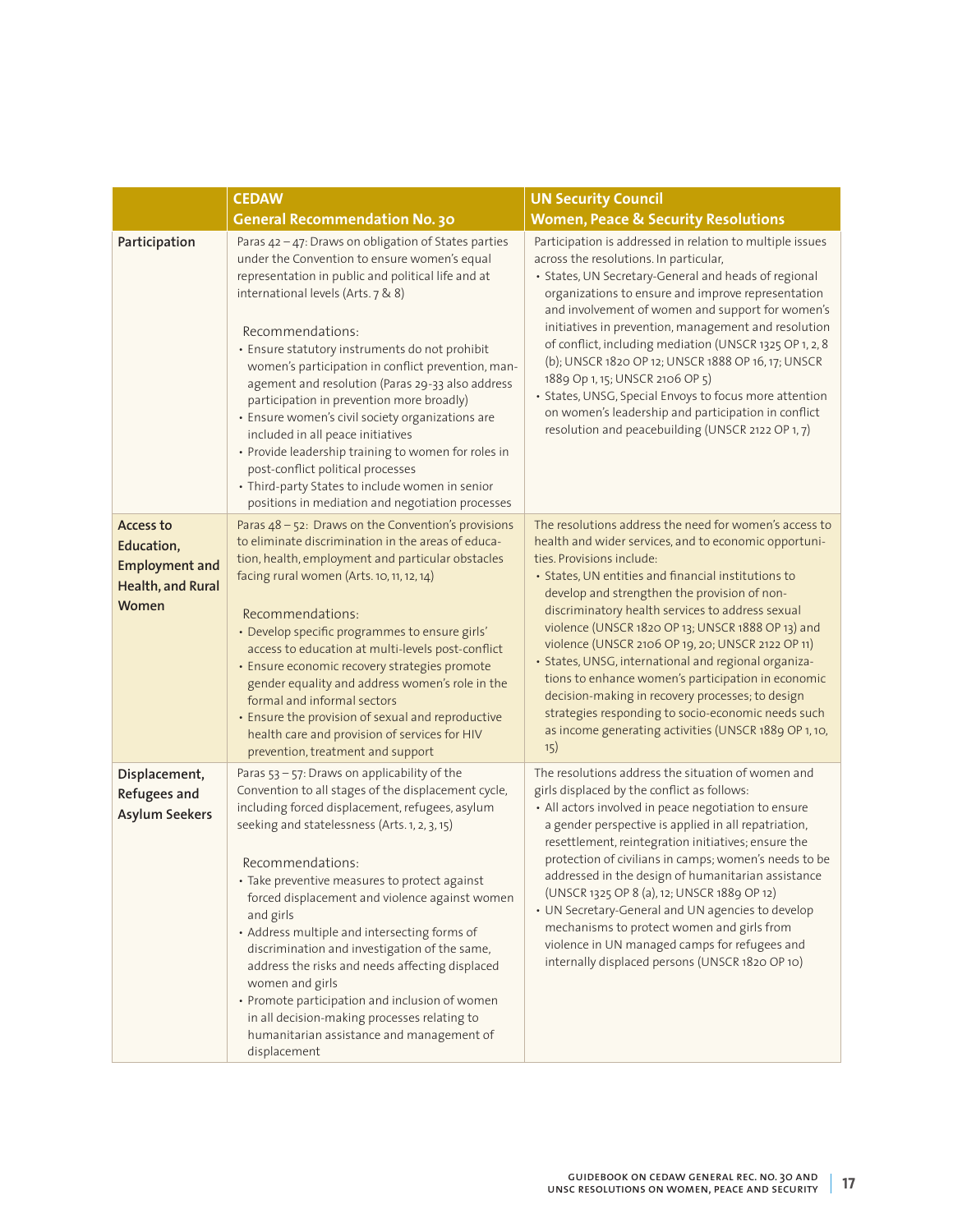|                                                                                                                     | <b>CEDAW</b>                                                                                                                                                                                                                                                                                                                                                                                                                                                                                                                                                                                                                                                                                                                                                                                                                                                                                                                                                                                                                                                                                  | <b>UN Security Council</b>                                                                                                                                                                                                                                                                                                                                                                                                                                                                                                                                                                                                                                                                                                                                                                                                                                                                                                                                                                                                                                                                                                                                                                     |
|---------------------------------------------------------------------------------------------------------------------|-----------------------------------------------------------------------------------------------------------------------------------------------------------------------------------------------------------------------------------------------------------------------------------------------------------------------------------------------------------------------------------------------------------------------------------------------------------------------------------------------------------------------------------------------------------------------------------------------------------------------------------------------------------------------------------------------------------------------------------------------------------------------------------------------------------------------------------------------------------------------------------------------------------------------------------------------------------------------------------------------------------------------------------------------------------------------------------------------|------------------------------------------------------------------------------------------------------------------------------------------------------------------------------------------------------------------------------------------------------------------------------------------------------------------------------------------------------------------------------------------------------------------------------------------------------------------------------------------------------------------------------------------------------------------------------------------------------------------------------------------------------------------------------------------------------------------------------------------------------------------------------------------------------------------------------------------------------------------------------------------------------------------------------------------------------------------------------------------------------------------------------------------------------------------------------------------------------------------------------------------------------------------------------------------------|
|                                                                                                                     | <b>General Recommendation No. 30</b>                                                                                                                                                                                                                                                                                                                                                                                                                                                                                                                                                                                                                                                                                                                                                                                                                                                                                                                                                                                                                                                          | <b>Women, Peace &amp; Security Resolutions</b>                                                                                                                                                                                                                                                                                                                                                                                                                                                                                                                                                                                                                                                                                                                                                                                                                                                                                                                                                                                                                                                                                                                                                 |
| <b>Security Sector</b><br>Reform (SSR) and<br>Disarmament,<br><b>Demobilization</b><br>and Reintegra-<br>tion (DDR) | Paras 66-69: Draws on the Convention's guarantees<br>of non-discrimination for women and girls<br>Recommendations:<br>• Develop DDR programmes in the framework of<br>SSR and ensure that all SSR are gender and age<br>sensitive<br>• Ensure equal access to women to DDR<br>programmes and that women's and girls' needs<br>are specifically addressed                                                                                                                                                                                                                                                                                                                                                                                                                                                                                                                                                                                                                                                                                                                                      | The WPS resolutions require that the differing needs<br>of women and men are considered in DDR and SSR<br>programming, as follows:<br>• DDR planning to be gender-sensitive (UNSCR 1325<br>$OP$ 13)<br>• Provide full access to and address the needs of<br>women and girls associated with armed groups in<br>DDR programmes (UNSCR 1889 OP 13)<br>· Zero tolerance policy in SSR and vetting, include more<br>women in security institutions (UNSCR 2106 OP 16 (b))                                                                                                                                                                                                                                                                                                                                                                                                                                                                                                                                                                                                                                                                                                                          |
| Constitutional &<br><b>Electoral Reform</b>                                                                         | Paras 70 - 73: Draws on the Convention's provisions<br>that national constitutions embody the principle of<br>equality (Arts. 1-5 (a), 15)<br>Recommendations:<br>· Ensure women's equal participation in constitu-<br>tion drafting processes and that legislation<br>embodies women's human rights as provided for<br>in the Convention<br>· Ensure women's equal representation in elections,<br>including through the use of temporary special<br>measures<br>• Adopt zero tolerance policy to violence and<br>intimidation of women participating in public life                                                                                                                                                                                                                                                                                                                                                                                                                                                                                                                         | The WPS resolutions promote women's and girls'<br>equality and rights with respect to constitutional and<br>electoral processes and specifically require:<br>• Attention to a gender perspective and the protection<br>of women's human rights in the constitution and<br>within the electoral system (UNSCR 1325, OP 8 (c))<br>• Women's full participation and safety in all phases of<br>electoral processes (UNSCR 2122 OP 8)                                                                                                                                                                                                                                                                                                                                                                                                                                                                                                                                                                                                                                                                                                                                                              |
| <b>Access to Justice</b>                                                                                            | Paras 38 (a, b, c, f), 74 - 81: Draws on provisions of the<br>Convention on equality of women before the law<br>and the need to address all violations of women's<br>human rights, including underlying structural sex<br>and gender-based discrimination, in all facets of<br>post-conflict accountability and rule of law reforms<br>(Arts 1, 2, 3, 4, 5 (a), 15)<br>Recommendations:<br>• Prohibit amnesties for gender-based violations<br>• Ensure that judicial and non-judicial transitional<br>justice mechanisms promote women's human<br>rights, are informed by the participation of<br>women in all aspects of design and implementa-<br>tion and address gender-based violations<br>· Ensure gender-sensitive investigation procedures<br>and services are available in security and justice<br>sectors to respond to violence against women and<br>girls, tackle impunity for these violations<br>• Provide for remedies tailored to women's human<br>rights and needs, tackle stigma and discrimina-<br>tion, provide legal aid and measures that promote<br>access to justice | All of the resolutions draw from their basis in<br>international humanitarian law to promote access to<br>justice. Some set out specific provisions in this regard,<br>including:<br>· States (and in some cases all parties to conflict) to<br>fulfil responsibility to end impunity and prosecute<br>sexual and other forms of violence as elements of<br>genocide, war crimes, and crimes against humanity;<br>to ensure that all victims of sexual violence have<br>equal protection under the law and equal access to<br>justice; to exclude sexual and other forms of violence<br>against women from amnesty (UNSCR 1325 OP 11;<br>UNSCR 1820 OP 4; UNSCR 2122 OP 1, 12, 13, 14)<br>• States to undertake legal and judicial reform to en-<br>sure access to justice and redress for sexual violence<br>(UNSCR 1888 OP 6)<br>• States, UN and civil society to support national<br>authorities in capacity development of judicial and<br>law enforcement systems; UNSG to deploy a team of<br>experts to assist in this regard (UNSCR 1888 OP 8, 9)<br>• States to support UN entities in provision of expertise<br>on sexual violence to Commissions of Inquiry (UNSCR<br>$2106$ OP 9) |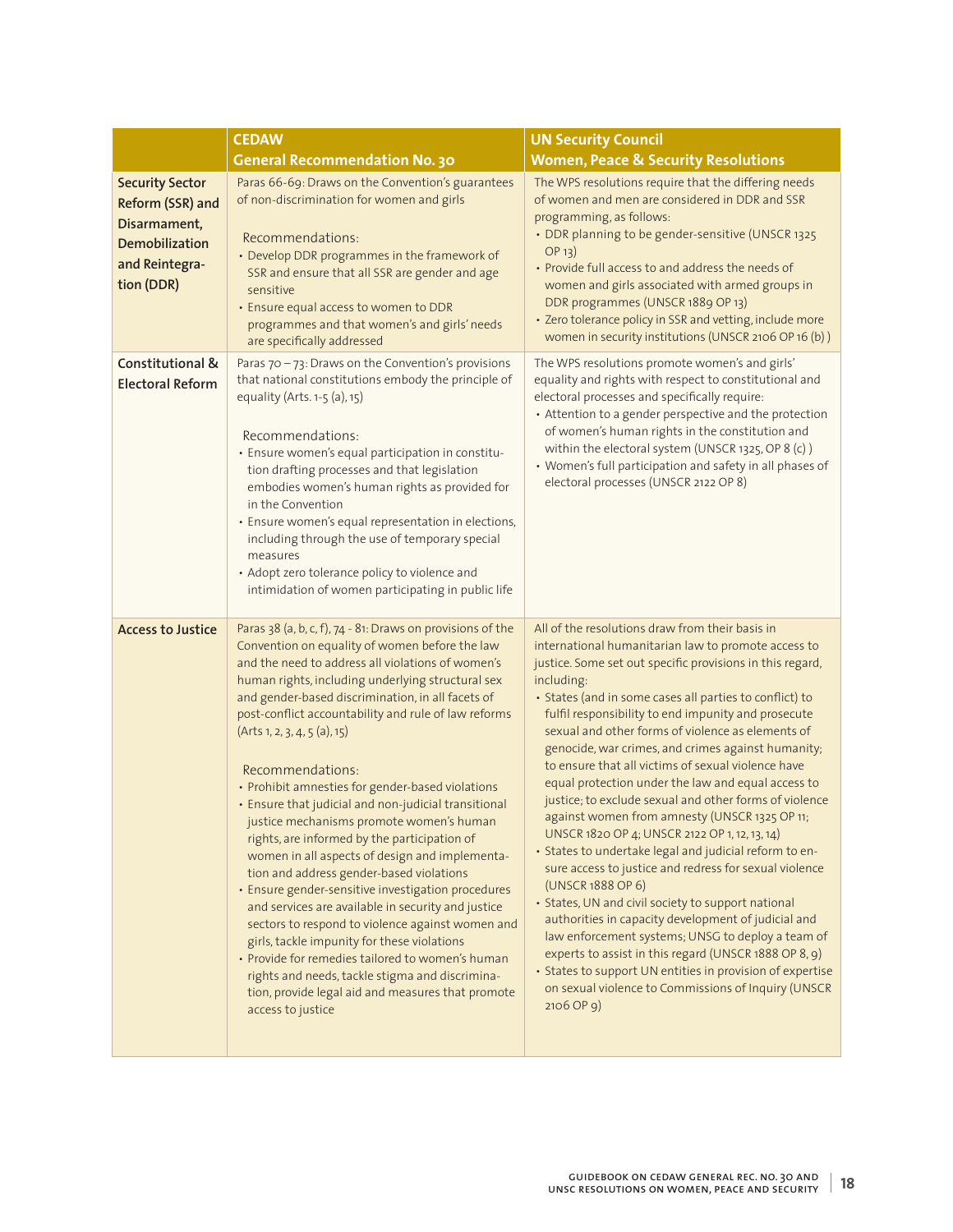|                         | <b>CEDAW</b>                                                                             | <b>UN Security Council</b>                     |
|-------------------------|------------------------------------------------------------------------------------------|------------------------------------------------|
|                         | <b>General Recommendation No. 30</b>                                                     | <b>Women, Peace &amp; Security Resolutions</b> |
|                         |                                                                                          |                                                |
|                         | The following two issues are addressed by GR30 but not explicitly by the WPS Resolutions |                                                |
| Nationality and         | Paras 58-61: Draws on the Convention's requirement                                       |                                                |
| <b>Statelessness</b>    | for women's equal right with men to acquire,                                             |                                                |
|                         | change or retain their nationality (Arts. 1-3, 9)                                        |                                                |
|                         |                                                                                          |                                                |
|                         | Recommendations:                                                                         |                                                |
|                         | • Ensure measures to prevent statelessness are<br>applied to all women and girls         |                                                |
|                         | • Protection to be available to stateless women and                                      |                                                |
|                         | girls before, during and after conflict                                                  |                                                |
|                         | • Guarantee access to and replacement of                                                 |                                                |
|                         | documentation for all women and girls and issued                                         |                                                |
|                         | in their own name                                                                        |                                                |
| Marriage and            | Paras 62-65: Draws on the Convention's require-                                          |                                                |
| <b>Family Relations</b> | ments to eliminate discrimination against women                                          |                                                |
|                         | in all matters pertaining to marriage and family life                                    |                                                |
|                         | $(Art. 15-16)$                                                                           |                                                |
|                         | Recommendations:                                                                         |                                                |
|                         | • Prevent and punish forced marriage, forced                                             |                                                |
|                         | pregnancy, abortion or sterilization of women and                                        |                                                |
|                         | girls in conflict-affected contexts                                                      |                                                |
|                         | • Adopt legislation to overcome discrimination                                           |                                                |
|                         | in women's ownership of property and right to                                            |                                                |
|                         | inheritance                                                                              |                                                |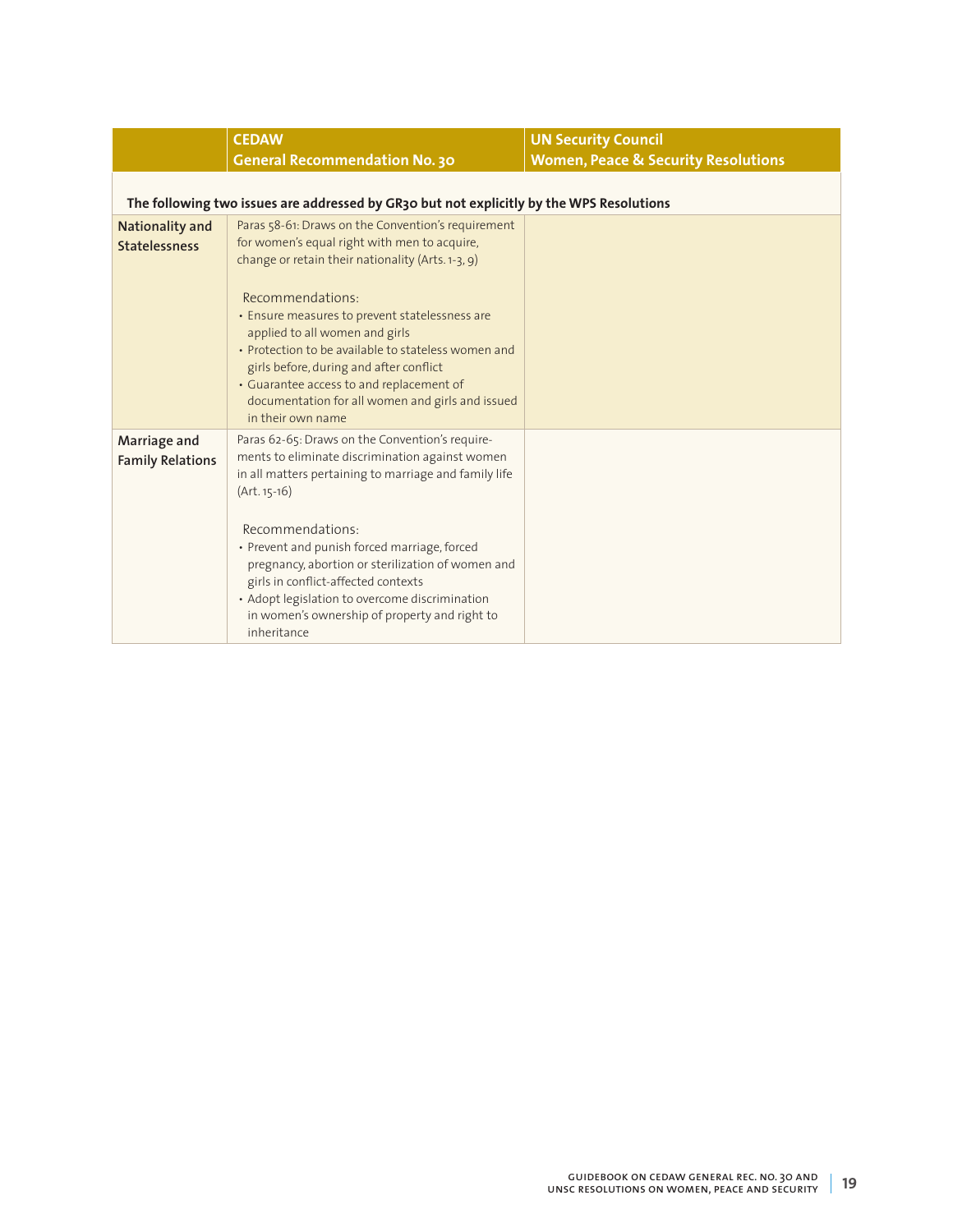## **SECTION 4:**

# ACCOUNTABILITY AND REPORTING

This section provides an overview of the reporting and monitoring mechanisms inherent to both GR30 and the WPS resolutions. It provides guidance on how implementation of GR30 and the WPS resolutions can strengthen and reinforce each other, in particular through reporting.

## **INTRODUCTION**

There are a range of mechanisms that may be used concurrently to implement GR30 and the WPS resolutions. As outlined in Table B, these are available through the UN human rights system and through the UN Security Council and aspects of the wider UN system.

#### **TABLE (B):**

## **Reinforcement Mechanisms on GR30 and the WPS Resolutions**

| <b>UN Human Rights System</b>                                                          | <b>UN Security Council and UN System</b>                                                                                                                                                                                                                     |
|----------------------------------------------------------------------------------------|--------------------------------------------------------------------------------------------------------------------------------------------------------------------------------------------------------------------------------------------------------------|
| States Reporting to the CEDAW Committee                                                | Reporting to the Security Council<br>(i) UN Secretary-General annual report on WPS to the Security Council<br>(covering the WPS Global Indicators)<br>(ii) UN Secretary-General annual report on conflict-related sexual violence<br>to the Security Council |
| The Human Rights Council<br>(i) The Universal Period Review<br>(ii) Special Procedures | Implementation and Monitoring Tools related to the WPS resolutions<br>National Action Plans for the implementation of the WPS resolutions<br>(i)<br>(ii) Global indicators on WPS                                                                            |

## **STATE REPORTING TO THE CEDAW COMMITTEE**

GR30 references the WPS resolutions and provides specific recommendations to States parties to ensure that their implementation of the WPS resolutions are compliant with the Convention and encompass measures that advance substantive equality (see Box 5).

As the principal monitoring mechanism of State compliance with the CEDAW Convention, State reporting to the CEDAW Committee is critical to reinforcing the GR30 and WPS resolutions frameworks.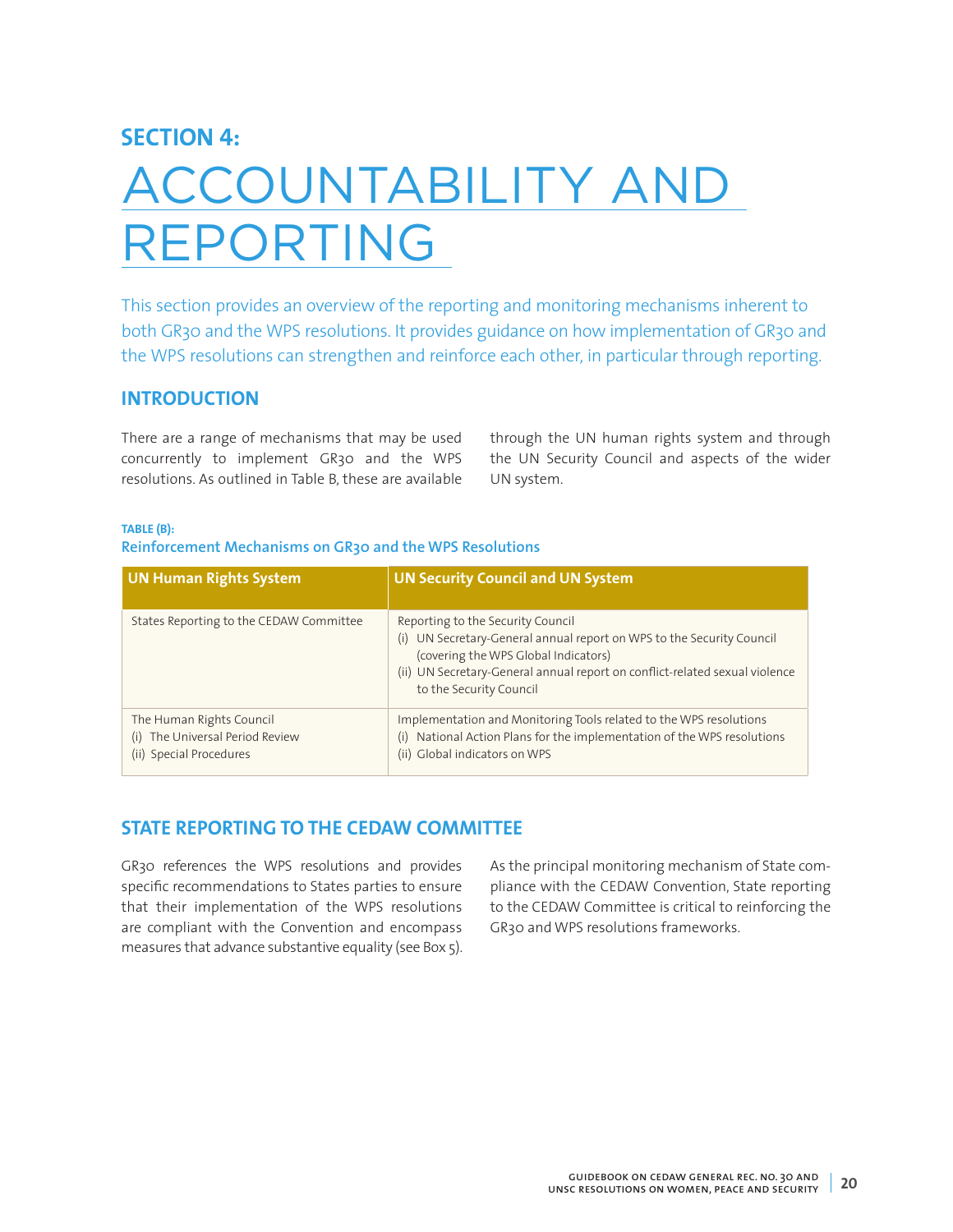#### **BOX 5**

#### **General Recommendation No. 30's Recommendations to States Parties on the WPS Resolutions (para 28)**

The Committee recommends that States parties:

- a) Ensure that national action plans and strategies to implement Security Council resolution 1325 (2000) and subsequent resolutions are compliant with the Convention, and that adequate budgets are allocated for their implementation;
- b) Ensure that the implementation of Security Council commitments reflects a model of substantive equality and takes into account the impact of conflict and post-conflict contexts on all rights enshrined in the Convention, in addition to those violations concerning conflict-related gender-based violence, including sexual violence;
- c) Cooperate with all United Nations networks, departments, agencies, funds and programmes in relation to the full spectrum of conflict processes, including conflict prevention, conflict, conflict resolution and post-conflict reconstruction to give effect to the provisions of the Convention;
- d) Enhance collaboration with civil society and non-governmental organizations working on the implementation of the UN Security Council agenda on women, peace and security.

The General Recommendation makes the following specific recommendations to States parties in their reporting to the Committee:

- States parties should report on the legal framework, policies and programmes they have implemented to ensure the human rights of women in conflict prevention, conflict and post-conflict.
- States parties should collect, analyse and make available sex-disaggregated statistics, in addition to trends over time, concerning women, peace and security.
- *S*tates parties' reports should address actions inside and outside their territory in areas under their jurisdictions, in addition to their actions taken individually and as members of international

organizations as they concern women and conflict prevention, conflict and post-conflict situations.

- States parties are to provide information on the implementation of the UN Security Council agenda on women, peace and security, in particular resolutions 1325 (2000), 1820 (2008), 1888 (2009), 1960 (2010), 2106 (2013) and 2122 (2013).
- States parties should specifically report on compliance with any agreed benchmarks or indicators developed as part of that agenda.

Table (C) provides a checklist of questions for States parties to ensure that reports to the CEDAW Committee maximize the reinforcement of the GR30 and WPS resolutions frameworks.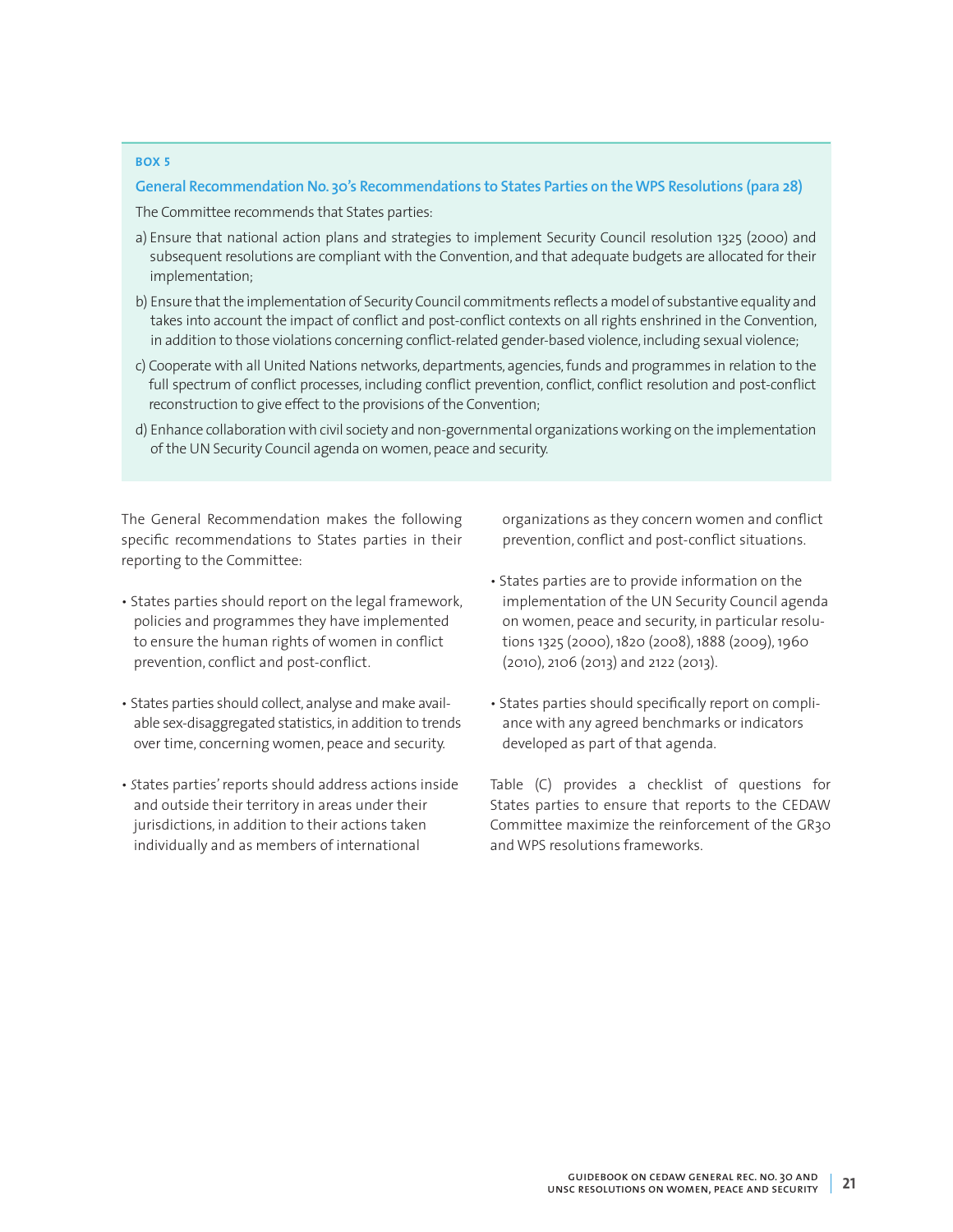## **TABLE (C): Checklist of Questions for States Parties Reporting to CEDAW**

## **Conflict Prevention**

- What early warning systems are in place for the prevention of conflict? Do early warning systems promote the inclusion of women? Are early warning indicators gender sensitive and specific to gender-based violations impacting women?
- The extent to which women's formal and informal conflict prevention efforts are supported.
- What measures have been taken by arms-exporting States parties to ensure that these arms are not being used to commit or facilitate violations of women's human rights including gender-based violence? Has the State ratified the Arms Trade Treaty and what measures have been taken to implement the Treaty?
- Detail efforts by States parties, through domestic and foreign policy, for the effective regulation over conventional and illicit arms, including small arms.

## **Gender-based Violence**

- What measures have been taken to prohibit, prevent and punish all forms of conflict-related violence against women and girls perpetrated by State and non-State actors?
- What measures have been taken to protect civilians from conflict-related sexual violence?
- Detail processes for standardized data collection on conflict-related violence against women and girls.
- What legal, medical and psychosocial services are available to victims of conflict-related violence? What measures have been taken to ensure effective access to these services by all women and girls?
- Detail procedures for ensuring that all humanitarian, military and police personnel contributing to international responses to conflict are appropriately trained in the prevention of sexual violence and codes of conduct on sexual exploitation and abuse. Detail measures through foreign policy, membership of international financial institutional and intergovernmental organizations, to strengthen judicial, health and civil society responses to conflict-related sexual violence.
- Detail the contribution of States parties to UN efforts to prevent sexual violence in conflict, for example, through funding, personnel and political leadership.

## **Trafficking**

- What measures have been taken by the State party to ensure that migration and asylum policies do not operate to deter or limit opportunities for women and girls fleeing conflict zones to lawfully access asylum, and thereby decrease vulnerability to trafficking and exploitation?
- What bilateral and multilateral measures have been taken by States to protect the rights of trafficked women and girls and to facilitate the prosecution of perpetrators of trafficking and sexual exploitation and abuse (SEA)?
- What measures have been taken to adopt a policy of zero tolerance on trafficking and sexual exploitation and abuse, which also addresses national troops, peacekeeping forces, border police, immigration officials and humanitarian actors?

## **Participation**

- What obstacles, including legal, social, political or institutional, exist to women's participation in conflict prevention, management and resolution?
- What measures, including temporary special measures, have been taken to ensure women's equal participation in conflict prevention, management and resolution?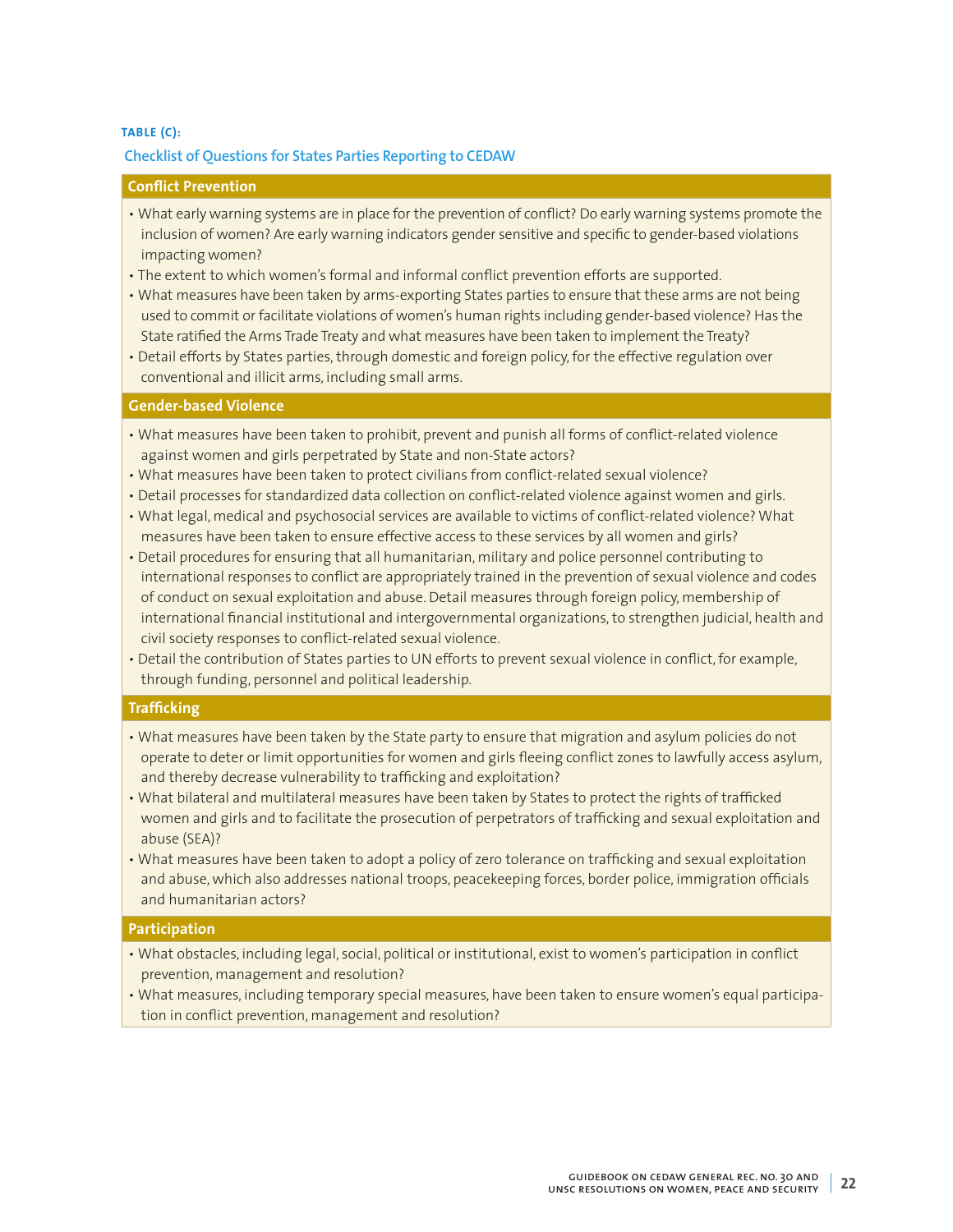- To what extent are women's civil society organizations included in peace negotiations and post-conflict rebuilding and reconstructions? Detail the measures, including temporary special measures, taken to ensure the inclusion of women's civil society in peace negotiations and post-conflict rebuilding and reconstructions. What training has been provided and to whom to support women's civil society participation and leadership in such processes?
- What numbers of States party negotiation and mediation personnel are female, including at senior levels? What technical assistance have States parties offered through their foreign policy and membership of intergovernmental and regional organizations to promote women's effective participation in conflict prevention, mediation and peacebuilding?

## **Access to Education, Employment and Health, and Rural Women**

- What measures have been taken to ensure women's and girls' access to education at all levels in postconflict contexts?
- How do post-conflict economic recovery strategies promote women's participation and equality? Do these policies address women's roles and needs within both the formal and informal sectors? Do they recognize the particular situation of rural and other disadvantaged groups of women, as disproportionately affected by the lack of adequate health and social services and inequitable access to land and natural resources?
- Detail provision for sexual and reproductive healthcare, including access to information, psychosocial support, family planning services, maternal health services, safe abortion services, post-abortion care and HIV/AIDS prevention, treatment and support. What measures have been taken to ensure equal access of women and girls to such services?
- What foreign policy and practice, through bilateral and multilateral activity, has been undertaken to ensure women's participation in economic recovery and related decision-making?

## **Displacement, Refugees and Asylum Seekers**

- What preventative measures have been taken to protect against forced displacement and violence against internally and externally displaced women and girls?
- Do policy and legal responses to displaced populations recognize the gender-specific needs of displaced women and girls? Do these laws and policies recognize the different needs of displaced women and girls at different stages of the displacement cycle, during flight, settlement and return? Do these laws and policies respond to multiple and intersecting forms of discrimination faced by different groups of displaced women and girls, including women with disabilities, older women, women with HIV/AIDS, women belonging to ethnic, national, sexual or religious minorities?
- Detail efforts to ensure the protection of civilians, the prevention of sexual and gender-based violence, and equal access to supplies and services in camps, located within the State party's territory, bordering States, and through foreign policy and membership of intergovernmental agencies and organizations.

## **Security Sector Reform and Disarmament, Demobilization and Reintegration (DDR)**

- What efforts have been taken to ensure that DDR processes are gender sensitive and have been developed in coordination with security sector reform initiatives?
- Detail measures to ensure that perpetrators of conflict-related gender-based violence have been excluded from reformed security sector forces.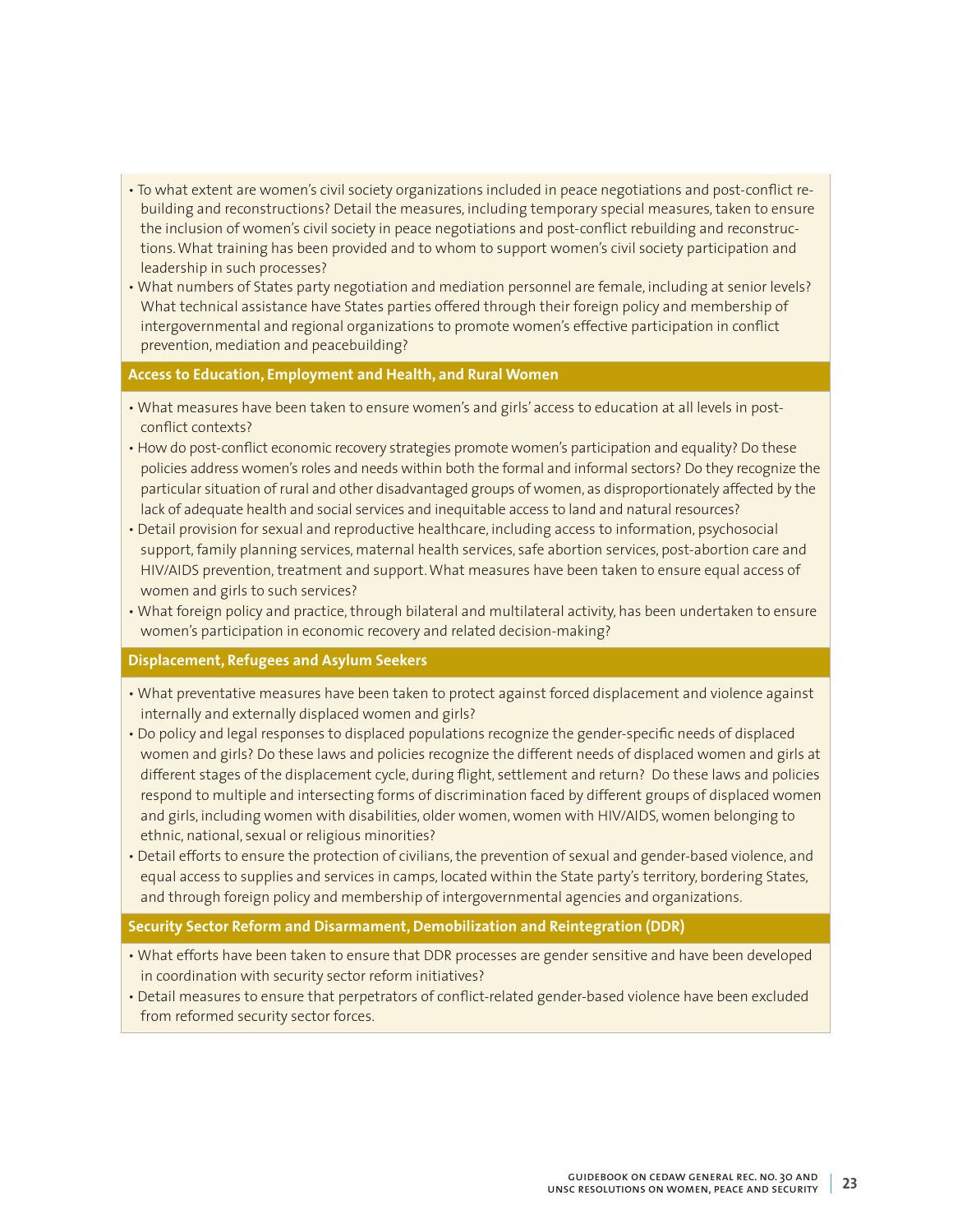- What measures have been taken to ensure that security sector reform results in security sector institutions that are inclusive of women, liaise with women's organizations and respond to women's and girls' genderspecific post-conflict security needs?
- Detail provision for gender-sensitive investigation of sexual and gender-based violence and the prevention of sexual violence within reformed security sector institutions.
- Detail protection measures for women and girls in and near cantonment sites.
- What measures have been taken to ensure that female combatants are included in DDR programmes and that the specific needs of victimized girls within demobilized armed groups have been addressed?

### **Constitutional & Electoral Reform**

- Detail measures taken to ensure registration and voting of women voters. Detail measures, including temporary special measures, for the equal participation of women in all official processes of constitutional and electoral reform.
- What measures are being taken to ensure that reformed constitutions and electoral systems respect women's human rights, prohibit direct and indirect discrimination, and will guarantee the participation of women?
- Detail actions taken, through domestic and foreign policy, to ensure women's safety prior to, and during, elections.

## **Access to Justice (Accountability, Amnesty, Rule of Law reform, Transitional Justice)**

- Do amnesty laws permit impunity for gender-based violence? To what extent have sexual and other forms of gender-based violence been prosecuted as elements of genocide, war crimes, and crimes against humanity?
- What measures are in place to ensure women's equal participation in post-conflict constitutional and legal reform processes?
- How have transitional justice mechanisms ensured the inclusion of women and addressed gender-based violations in their design and implementation?
- Detail procedures for gender-sensitive investigation of conflict-related violence against women. What measures have been taken by the security and justice sectors to end impunity for such violations? What reforms to the legal and judicial sectors have been undertaken to ensure access to justice and redress for sexual violence?
- Detail remedies available to women and girls who are victims of conflict-related sexual violence, as well as measures to ensure women's effective access to such remedies.
- How has accountability for sexual violence in conflict been advanced through the State party's foreign policy and membership of intergovernmental organizations?

#### **Nationality & Statelessness**

• What measures have been taken to prevent Statelessness of women and girls affected by conflict, including the recognition of the equal right of women and men to nationality on the basis of marriage and other family relationships, and the recognition of the particular disadvantages faced by women in accessing consular assistance and necessary documentation to establish citizenship?

## **Marriage and Family Relations**

- What measures have been taken to prevent, investigate and punish gender-based violations such as forced marriage, forced pregnancies, abortions or sterilization in conflict-affected areas?
- Detail gender-sensitive legislation and policies to guarantee women's inheritance and effective access to land in post-conflict contexts.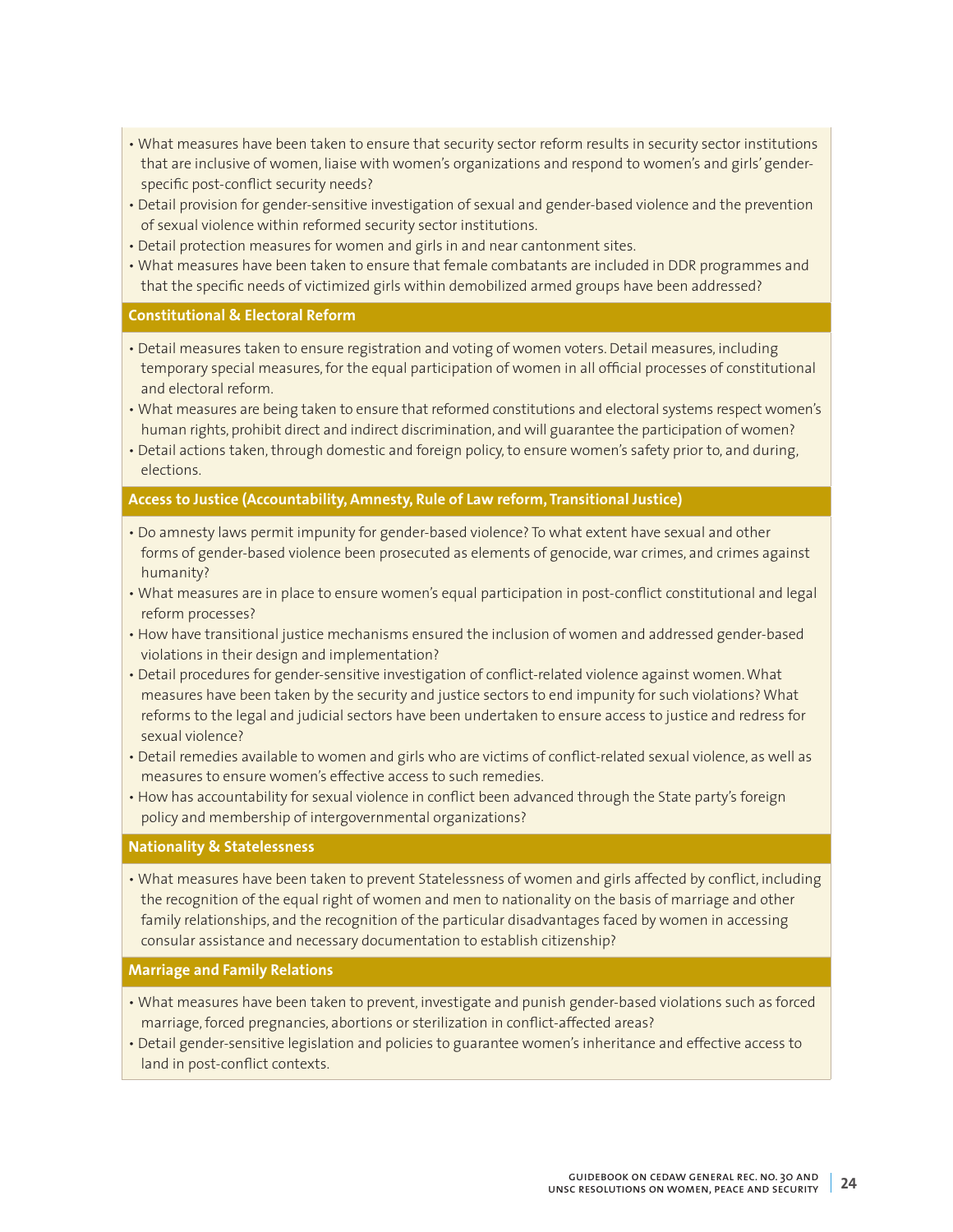## How GR30 and the WPS Resolutions Can Reinforce Each Other in the CEDAW Cycle

The Committee has referenced and called for implementation of GR30 and the WPS resolutions in its Concluding Observations (see Box 6).

The Committee has also referenced WPS resolutions and GR 30 in its List of Issues submitted to the State party before the Committee and the State party meet for the constructive dialogue (see Box 7). During the constructive dialogue, the Committee further probes State implementation of GR30 and the WPS resolutions.

Civil society plays a strong role in supporting the implementation of CEDAW and the WPS resolutions, for example, through playing a role in the monitoring of progress by States. Civil society organizations may submit 'Shadow Reports' to the Committee, which offer information on national-level progress and may be used to strengthen concurrent monitoring of the implementation of GR30 and the WPS resolutions. United Nations entities also have an important role in the implementation of GR30 and WPS resolutions, including through reports

#### **BOX6**

## **Example of Committee's Concluding Observations**

In its Concluding Observations in July 2014 regarding India's State party report, the Committee called upon the State party to ensure the inclusion of women in the prevention, management and resolution of conflicts in line with UNSCR 1325 and GR 30. It also reaffirmed that the State party's extra-territorial obligations extend to actions affecting human rights, regardless of whether the affected persons are located on its territory, as indicated in the Committee's general recommendation Nos. 28 and 30. See also the Committee's Concluding Observations in relation to the State party reports of the Central African Republic (July 2014), Iraq (February 2014) and Syria (July 2014).

submitted to the Committee in relation to the reports of States parties.

#### **BOX7**

#### **Example of Committee's List of Issues**

The Committee's List of Issues submitted to the Central African Republic stated:

"Please provide information on steps taken by the State party in rebuilding the country after years of conflict to promote women's rights. In particular indicate how gender equality and the provisions of the Convention have been included in the 2008 inclusive political dialogue, the 2003 National Dialogue and the Peace Agreements in line with Security Council resolutions 1325 and 1820" (2009).

"Please provide information on women's participation at the decision-making level in the peace process and in peacebuilding, in conformity with Security Council resolution [1325 \(2000\)](http://undocs.org/S/RES/1325(2000)) on women, peace and security. Please also indicate how the State party envisages applying the provisions of the Convention, through, among other things, the integration of gender concerns into peacebuilding projects, consistent with general recommendation No. 30 on women in conflict prevention, conflict and post-conflict situations" (2013).

## **THE UN HUMAN RIGHTS COUNCIL**

There are procedures and mechanisms under the Human Rights Council that can be used to support implementation of GR30 and WPS issues. These include:

Universal Periodic Review (UPR) – The UPR is a Statedriven process in which UN Member States are asked about implementation of their human rights treaty obligations, including CEDAW. The UPR provides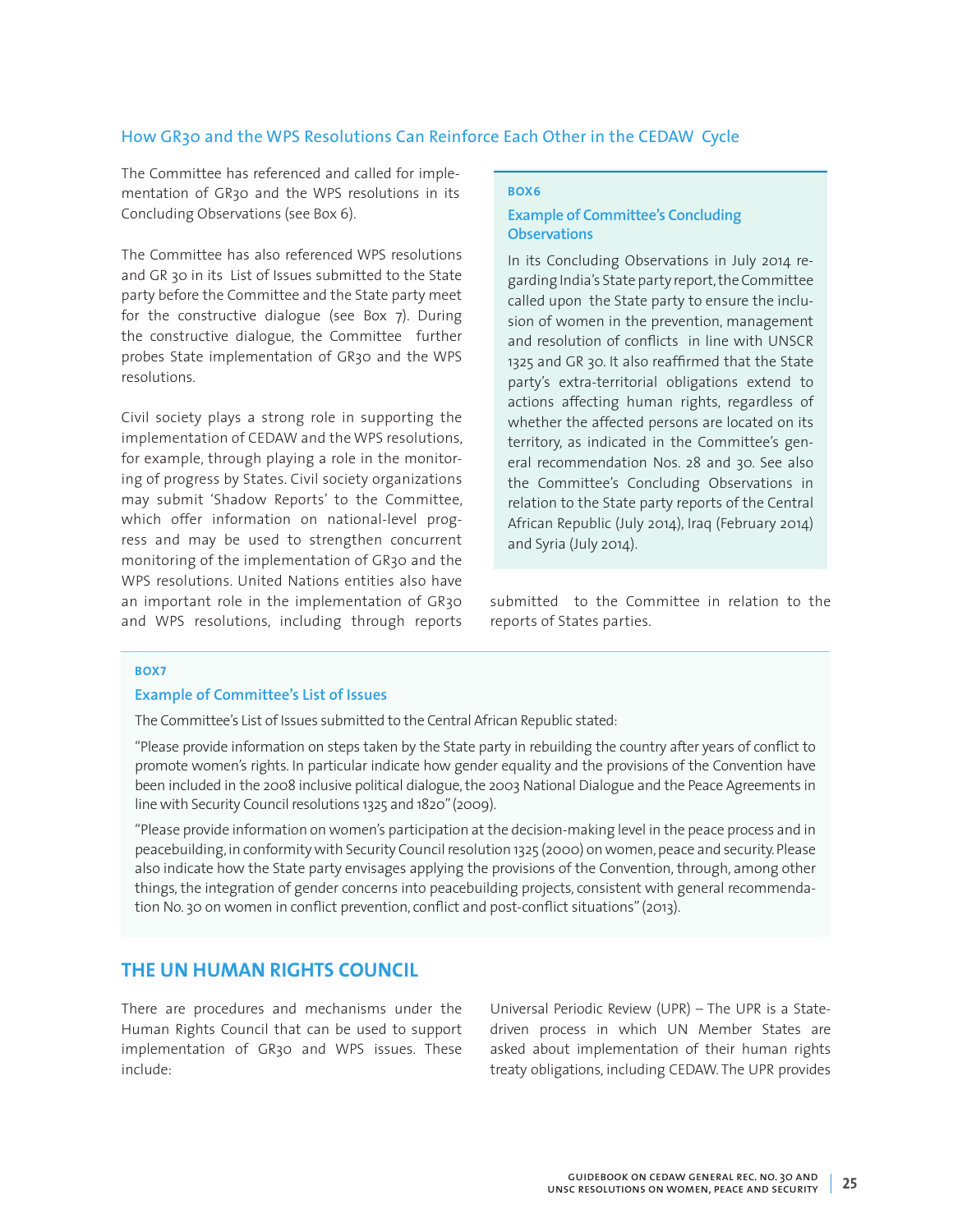an opportunity for States to also be examined on their activities to implement GR 30 and the WPS resolutions.

Special Procedures – The Special procedures are made up of special rapporteurs, special representatives, independent experts and working groups that monitor, examine, advise and report on thematic issues or human rights situations in specific countries. The work of the special procedures also provides an opportunity to examine implementation of GR 30 and WPS resolutions. The Special Rapporteur on violence against

## **REPORTING TO THE SECURITY COUNCIL**

The WPS resolutions have established reporting measures that can be used to mutually reinforce implementation of GR30 and the WPS agenda:

Report of the Secretary-General on women and peace and security – The UN Secretary-General submits an annual report on WPS to the Security Council. The report provides an overview on progress towards implementation of the WPS resolutions and is presented and discussed during the annual open debate on WPS held by the Security Council in October each year. States are called on to provide information for these reports and can provide examples of measures taken at national levels to implement GR30 and the WPS resolutions.

women, its causes and consequences, has presented a number of reports on violence against women in armed conflict to the Human Rights Council and, on occasion, to the UN Security Council. Since 2003, the mandate of the Special Rapporteur on violence against women, its causes and consequences, has referenced the WPS resolutions. States engaging with the Special Rapporteur, either through, for example, individual complaints or hosting country visits, can report on progress made in implementing GR30 and the WPS resolutions.

Report of the Secretary-General on conflict-related sexual violence -The Monitoring, Analysis and Reporting Arrangements (MARA) established under UNSCR 1960 (2010) monitors prevalence of sexual violence by all parties to armed conflict. Monitoring analysis is reported on in the Secretary-General's WPS report focused on sexual violence, which is also presented to the Security Council in an open debate on sexual violence annually. This reporting reinforces implementation of the provisions dealing with sexual violence of the WPS resolutions and in GR30. In addition, under UNSCR 1960 (2010), the UN Security Council may consider reports of sexual violence in conflict as part of its sanctions regime on States. Sanctions may act to prevent and deter sexual violence and such measures provide a means to ensure that provisions on sexual violence in both sets of frameworks are reinforced.

## **IMPLEMENTATION AND MONITORING TOOLS RELATED TO THE WPS RESOLUTIONS**

Through the Secretary-General's annual WPS reports and through Presidential Statements of the Security Council, two key monitoring and accountability tools on WPS have been created through which both frameworks can be implemented and monitored:

National Action Plans for the implementation of the WPS resolutions -National Action Plans (NAPs) on WPS have been adopted as a means for States to practically implement the synergies that exist between the WPS

resolutions and GR30. Implementation of GR30 and the WPS resolutions can be strengthened and reinforced through inclusion of the substantive equality provisions of CEDAW and the specific recommendations of GR30 into the development, implementation, monitoring and evaluation of NAPs on WPS. Specific recommendations on thematic women, peace and security issues available from GR30 can be drawn into and adapted into the context of State-level national action planning.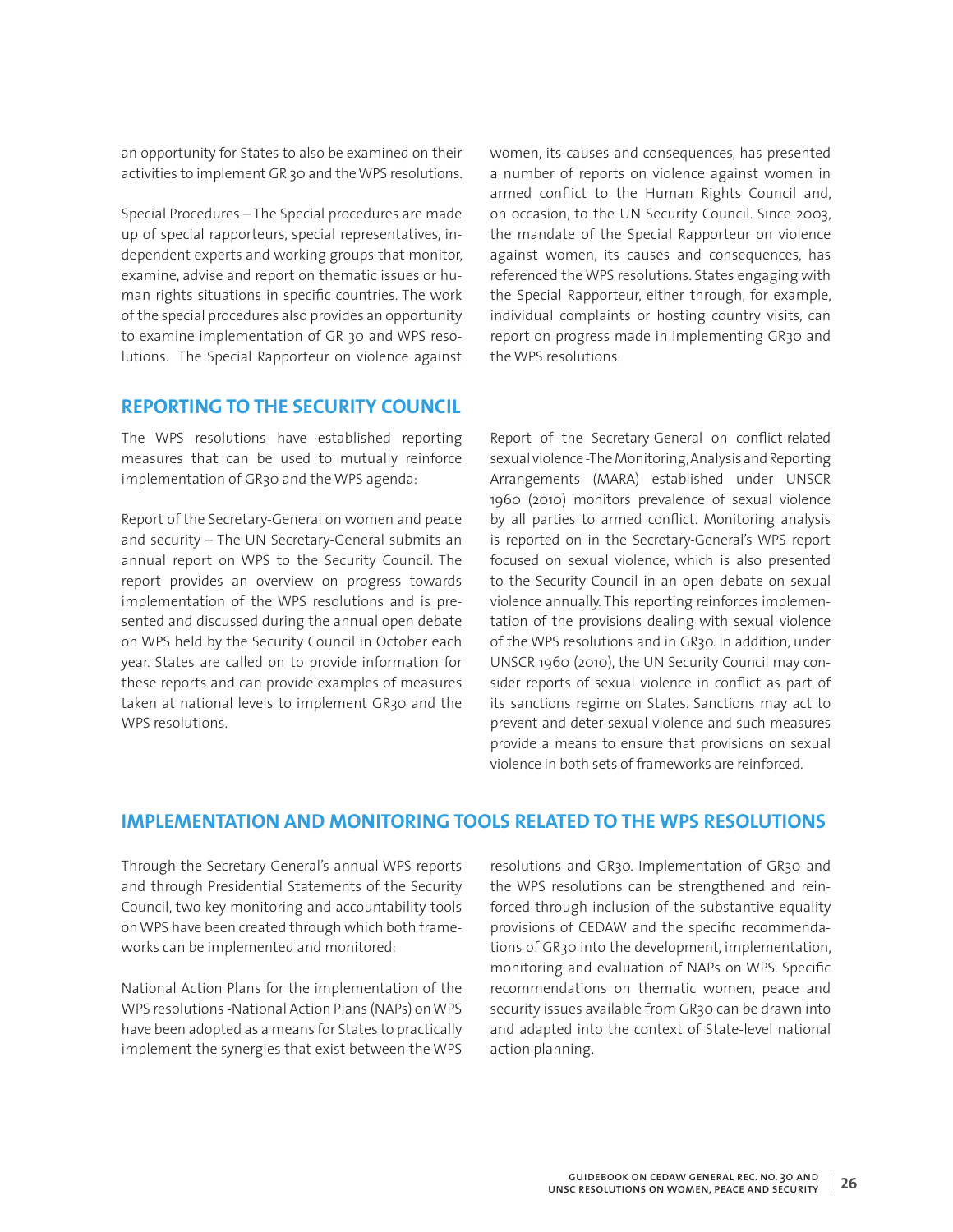Through his reports to the Security Council, the Secretary-General has encouraged the adoption by States of NAPs to enhance national-level implementation of the WPS resolutions. GR30 recommends that States ensure that NAPs are compliant with the Convention and are supported by adequate budgets, and the Committee has made recommendations to States parties on NAP implementation (see Box 8).

A means to concurrently implement CEDAW, GR30 and the WPS resolutions is to ensure that action plans and other national strategies on WPS jointly address and implement the provisions of both frameworks. NAPs such as those by Australia (2012-2018), Uganda (2008) and the UK (2014-2017) underline how the WPS resolutions build on the Convention and make clear the connections between the State's CEDAW commitments and drafting WPS NAPs.

Provisions from CEDAW can also be drawn directly into the NAP. The Bosnia and Herzegovina NAP developed in January 2010 acknowledges and draws together the State's obligations under CEDAW and the WPS resolutions. It draws into the NAP recommendations made by the Committee to the State in its previous reporting periods, noting the linkages between these recommendations and UNSCR 1325. In particular, the NAP utilises the Committee's recommendation on conflict-related sexual violence to frame the NAP's response to this issue.

Global Indicators on WPS resolutions – The set of 26 'global indicators' adopted under UNSCR 1889 (2009) (see Box 3) enable common reporting by States and UN entities. They can be used to mutually monitor and reinforce both frameworks as States report on the global indicators through both the UN Secretary-General's annual report and CEDAW State reporting.

#### **BOX 8**

## **Example of Committee's Concluding Observations**

In its Concluding Observations in February 2014 regarding Sierra Leone's State party report, the Committee welcomed the adoption of a NAP on UNSCR 1325 and UNSCR 1820 by the Government. The Committee recommended the State party: (1) To ensure full implementation of the National Action Plan on Security Council resolutions 1325 (2000) and 1820 (2008), including by providing it with adequate resources.